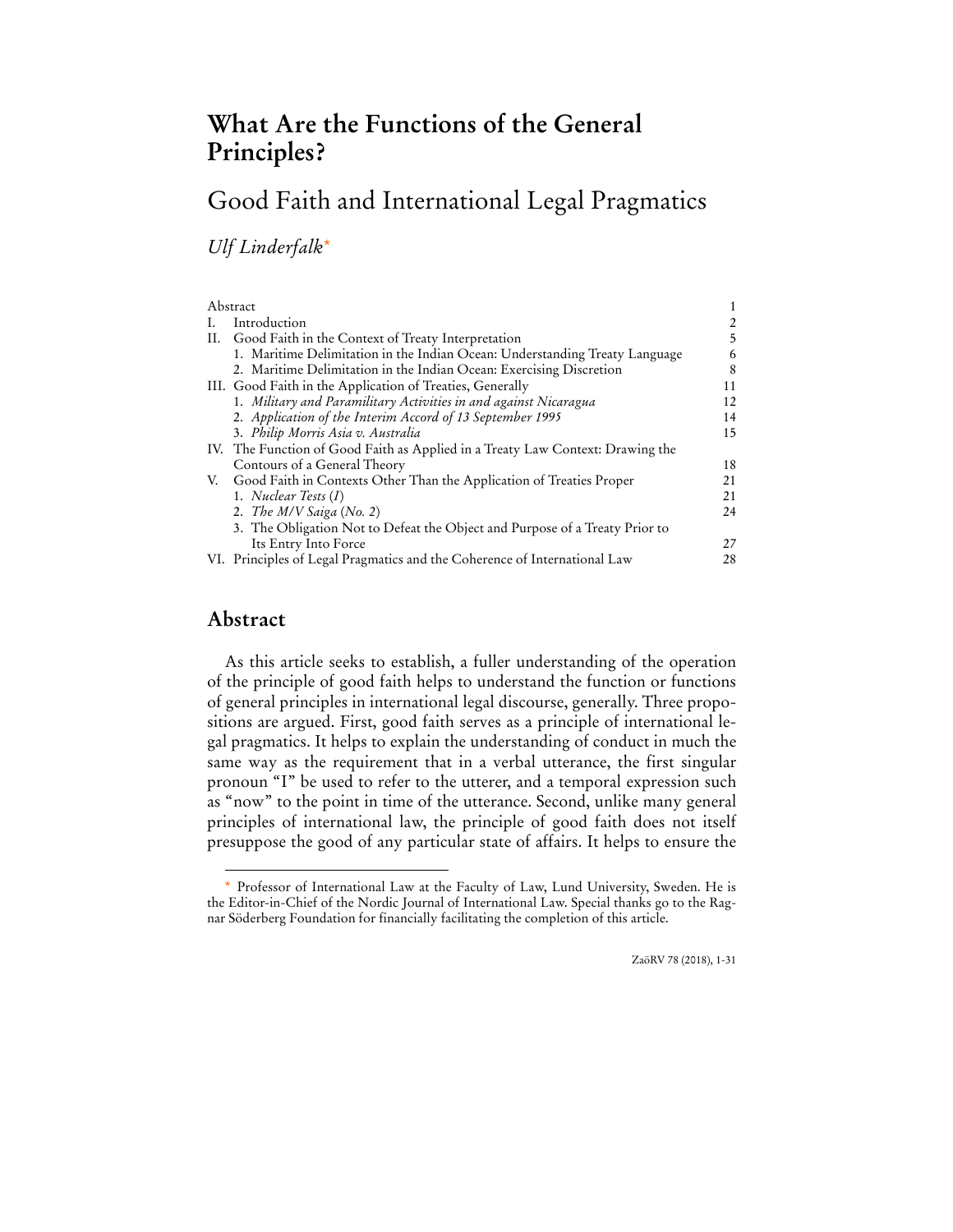comprehension of communicative behaviour on the part of international law-makers, irrespective of the particular interests or values that they themselves happen to be pursuing. Thus, the principle of good faith can be accommodated with a value-pluralist legal order. Third, in international law, there are other norms that share with the principle of good faith the distinguishing traits outlined in this article, such as for example the principle of *pacta sunt servanda* and the principle of proportionality. It stands to reason that they, too, be characterised as principles of international legal pragmatics.

## **I. Introduction**

The increased diversification and specialisation of international law and legal practice has brought a renewed interest among international law academics in the general principles of international law. One of the more interesting issues currently considered is the overall function of general principles.<sup>1</sup> Over the many years of writing on the topic, international scholars have ascribed a wide variety of functions to general principles. Thus, as contended, general principles:

- Reveal the values which inspire the whole international legal order.<sup>2</sup>
- Act as conceptual aids through which the totality of legal phenomena may be more easily grasped.<sup>3</sup>
- Facilitate systematic description of international law and enable theoretical reflection on individual legal phenomena.<sup>4</sup>
- Complement to a certain extent the conventional and customary international  $law<sup>5</sup>$

<sup>&</sup>lt;sup>1</sup> See for instance the topic of the conference "General Principles as Applied by International Courts and Tribunals and the Coherence of International Law", co-organised in Paris, on 21.-22.6.2017, by PluriCourts, the Centre for Global Governance Studies at KU Leuven, and the Centre Universitaire de Norvège à Paris, sponsored by the European Society of International Law. The program of the Conference is available at: <https://www.paris.uio.no>. Last visited on 24.9.2017.

<sup>2</sup> *A. Cançado Trindade*, International Law for Humankind, 2010, 56.

<sup>3</sup> *M. Koskenniemi*, General Principles: Reflexions on Constructivist Thinking in International Law, Oikeustiede-Jurisprudentia 18 (1985), 120, at 157. The article is reprinted in: M. Koskenniemi (ed.), Sources of International Law, 2000, 359.

<sup>4</sup> *M. Koskenniemi* (note 3), 157; *G. Schwarzenberger*, A Manual of International Law, 1957, 35; *R. Kolb*, Principles as Sources of International Law (With Special Reference to Good Faith), NILR 53 (2006), 1, at 27.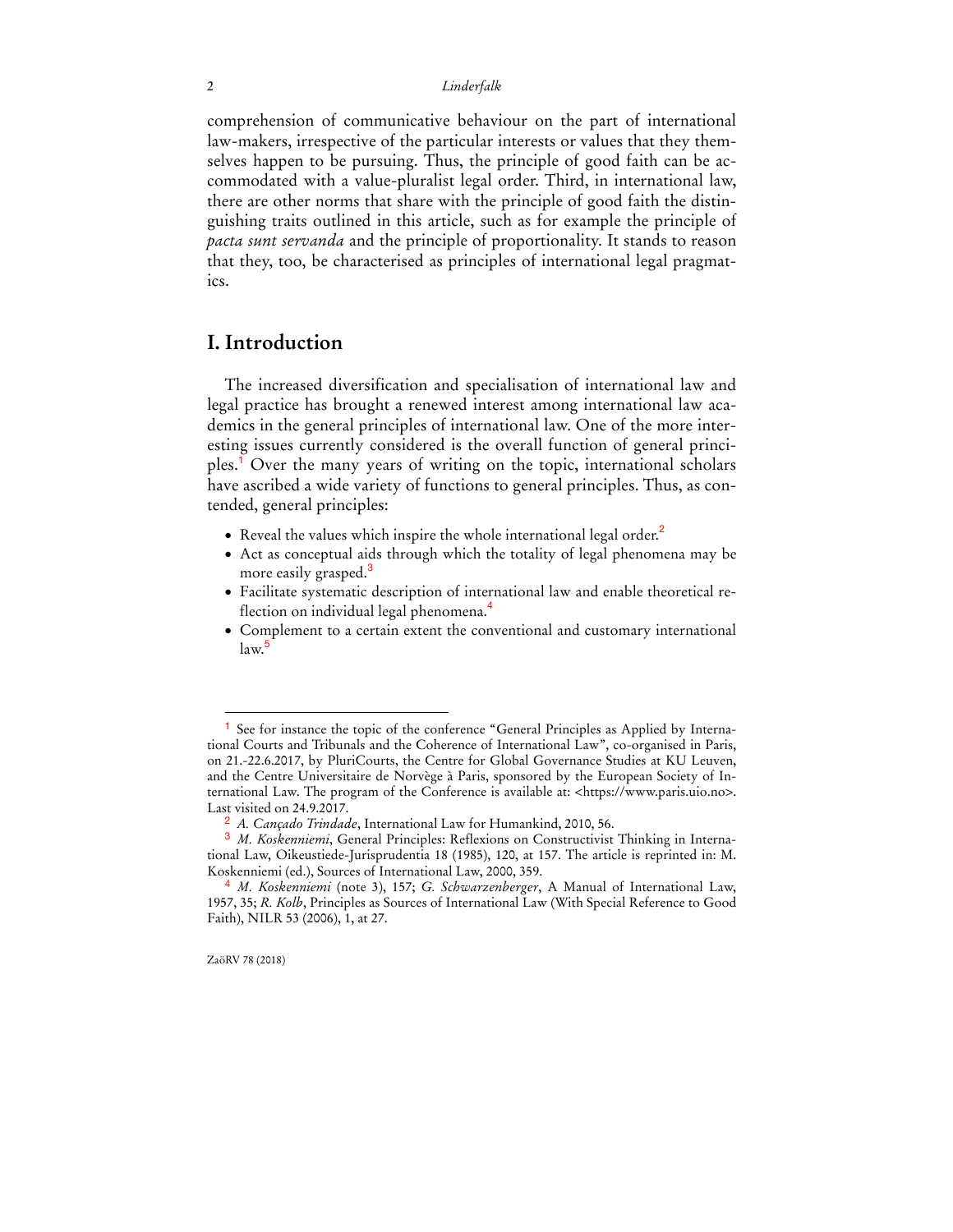- $\bullet$  Help bringing value considerations into the legal system.<sup>6</sup>
- Contribute to the filling of gaps, and help to prevent the occurrence of a *non liquet* in judicial proceedings.
- Serve to make the law of nations a viable system for application in a judicial process. 8
- Facilitate the reaching of compromises in the negotiation of treaties.<sup>9</sup>
- Serve as a guide to the interpretation of rules of conventional and customary international law.<sup>10</sup>
- Serve to modify rules, and thus, to make the international legal system more flexible.<sup>11</sup>

Overall, to most international lawyers legal doctrine may appear as somewhat confusing. It is obvious that at least some of the outlined functions of the general principles bear directly on the respective theoretical orientation of scholars as either legal positivists or legal idealists.<sup>12</sup> That is to say that depending on the notion of international law defended by a person, that person will conceive differently not only of the idea of the coherence of the international legal system,<sup>13</sup> but also, for the same reason, of the function of general principles. Yet, further research is required to establish the precise features of this relationship and how it plays out in the context of modern international law and its various branches. In a best-case scenario, this task may be accomplished by contemporary international legal scholarship.

A necessary element of any productive additional research into the function of the general principles of international law is a comparative study of the operation of singular norms that come clearly within the extension of this normative category. The contribution of this article to this common

 $\overline{a}$ 

11 *C. Bassiouni* (note 7), 779 et seq.; *R. Kolb* (note 4), 32 et seq.

<sup>5</sup> *C. Ford*, Judicial Discretion in International Jurisprudence: Article 38(1)(c) and "General Principles of International Law", Duke J. Comp. & Int'l L. 35 (1994), 35 et seq.; *G. Gaja*, General Principles of Law, in: R. Wolfrum (ed.), MPEPIL, 2012, Vol. IV, 370, at 374.

<sup>6</sup> *R. Kolb* (note 4), 29; *D. P. O'Connell*, International Law, Vol. 1, 1965, 10 et seq.

<sup>7</sup> *G. Gaja* (note 5), 374; *B. Cheng*, General Principles of Law as Applied by International Courts and Tribunals (1953), Grotius Classic Reprint Series, Vol. II (1987), 390; *R. Kolb* (note 4), 30 et seq.; *C. Bassiouni*, A Functional Approach to "General Principles of International Law", Mich. J. Int'l L. 11 (1989-90), 768, at 778 et seq.; *G. J. H. van Hoof*, Rethinking the Sources of International Law, 1983, 146.

<sup>&</sup>lt;sup>8</sup> I. Brownlie, Principles of Public International Law, 5<sup>th</sup> ed. 1998, 16.

<sup>9</sup> *R. Kolb* (note 4), 35 et seq.

<sup>10</sup> *C. Bassiouni* (note 7), 776 et seq.; *R. Kolb* (note 4), 32 et seq.

<sup>12</sup> On legal positivism and legal idealism, see e.g. *U. Linderfalk*, Understanding the Jus Cogens Debate: The Pervasive Influence of Legal Positivism and Legal Idealism, NYIL 46 (2015), 51.

<sup>13</sup> *M. Prost*, The Concept of Unity in Public International Law, 2012.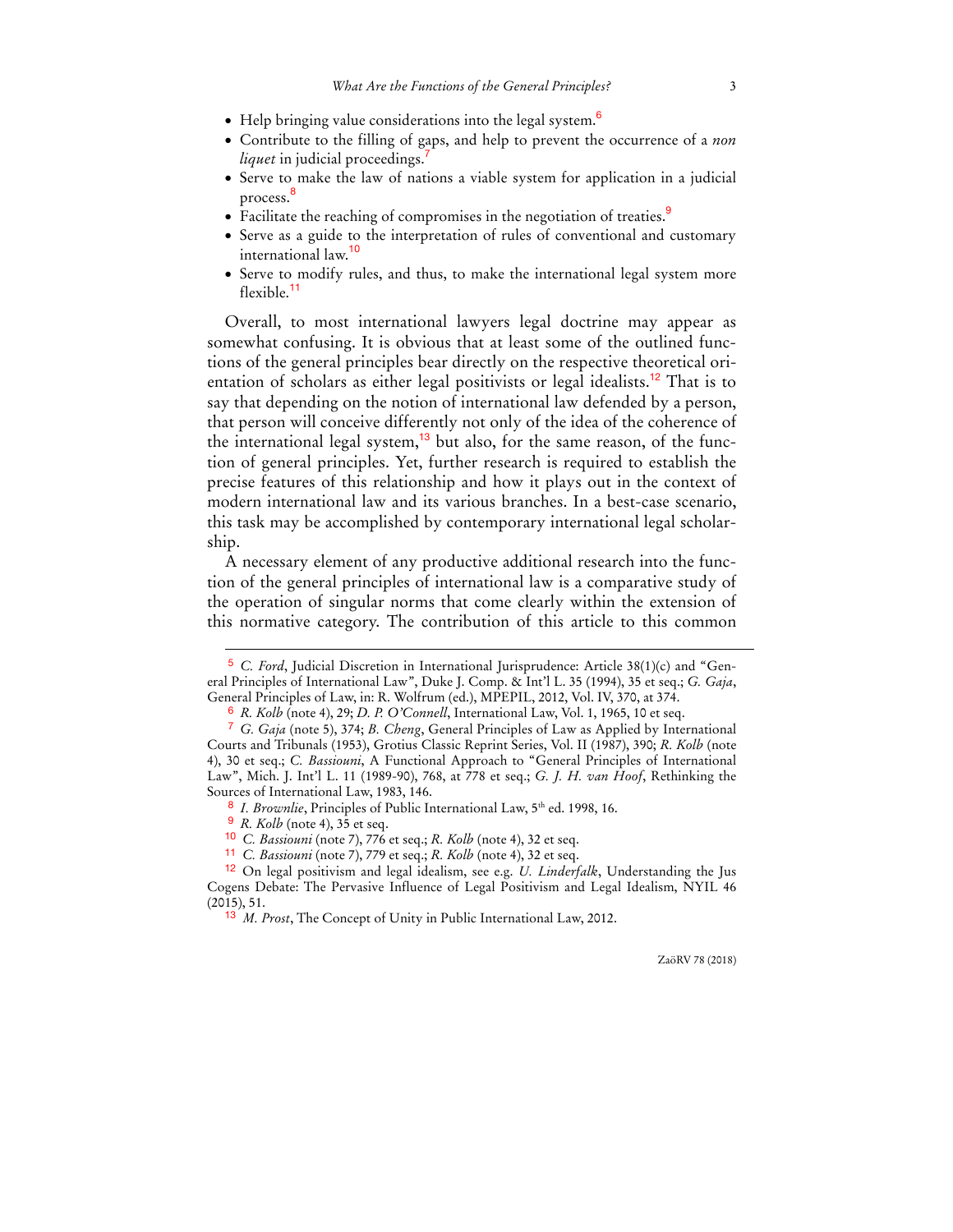effort will be a study of the operation of the principle of good faith. Good faith is recognised by many international lawyers as a clear-cut example of a general principle of international law;<sup>14</sup> as sometimes said, it is, perhaps, the most important general principle of all.<sup>15</sup> This categorisation receives confirmation in the preambles to the 1969 and 1986 Vienna Conventions on the Law of Treaties, in which the "universally recognised" principle of good faith is placed on par with the principle of free consent and "the *pacta sunt servanda* rule".<sup>16</sup>

As the article will suggest, a fuller understanding of the operation of the principle of good faith helps to understand the function or functions of general principles in international legal discourse, generally. Three propositions will be argued:

- '(1) Good faith serves as a principle of international legal pragmatics. In the specific context of international legal discourse,<sup>17</sup> it helps to explain the understanding of communicative conduct in much the same way as any generally applicable pragmatic principle, which insists, for instance, that the first singular pronoun "I" be used to refer to the utterer, and a temporal expression such as now to the point in time of the utterance.
- (2) Unlike many general principles of international law, the principle of good faith does not itself presuppose the good of any particular state of affairs. It helps to ensure the comprehension of communicative behaviour on the part of international law-makers (that is, states and international organisations), irrespective of the moral or political agen-

<sup>14</sup> See e.g. *G. Ress*, The Interpretation of the Charter, in: B. Simma/H. Mosler/A. Paulus/E. Chaitidou (eds.), The Charter of the United Nations. A Commentary, 2nd ed. 2002, Vol. 1, 13, at 19; *R Kolb*, Article 2(2), in: B. Simma/D.-E. Khan/G. Nolte/A. Paulus (eds.), The Charter of the United Nations. A Commentary, 3rd ed. 2012, Vol. 1, 166, at 169; *M. Kotzur*, Good Faith (Bona Fides), in: R. Wolfrum (note 5), Vol. IV, 508, at 511; *J. F. O'Connor*, Good Faith in International Law, 1991, 120 et seq.

<sup>&</sup>lt;sup>15</sup> See e.g. *M. Shaw*, International Law, 7<sup>th</sup> ed. 2014, 73; *R. Jennings/A. Watts*, Oppenheim's International Law, 9<sup>th</sup> ed. 1992, Vol. 1, 38; *H. Thirlway*, The Law and Procedure of the International Court of Justice, 1960-1989, Part One, BYIL 60 (1989), 4, at 7 et seq.; *M. Virally*, Review Essay: Good Faith in Public International Law, AJIL 77 (1983), 130, at 132.

<sup>&</sup>lt;sup>16</sup> Preambular para. 3.

<sup>&</sup>lt;sup>17</sup> In this article, the term "international legal discourse" is used to refer simply to any verbal exchange of propositions bearing on international law. In this sense, international legal discourse extends over a number of different activities, such as the making of international law, the interpretation and application of international law, the description of international law, the systemisation of international law, the critical assessment of international law, the pleading of a particular interpretation or application of international law, the appeal for its revision, and so forth.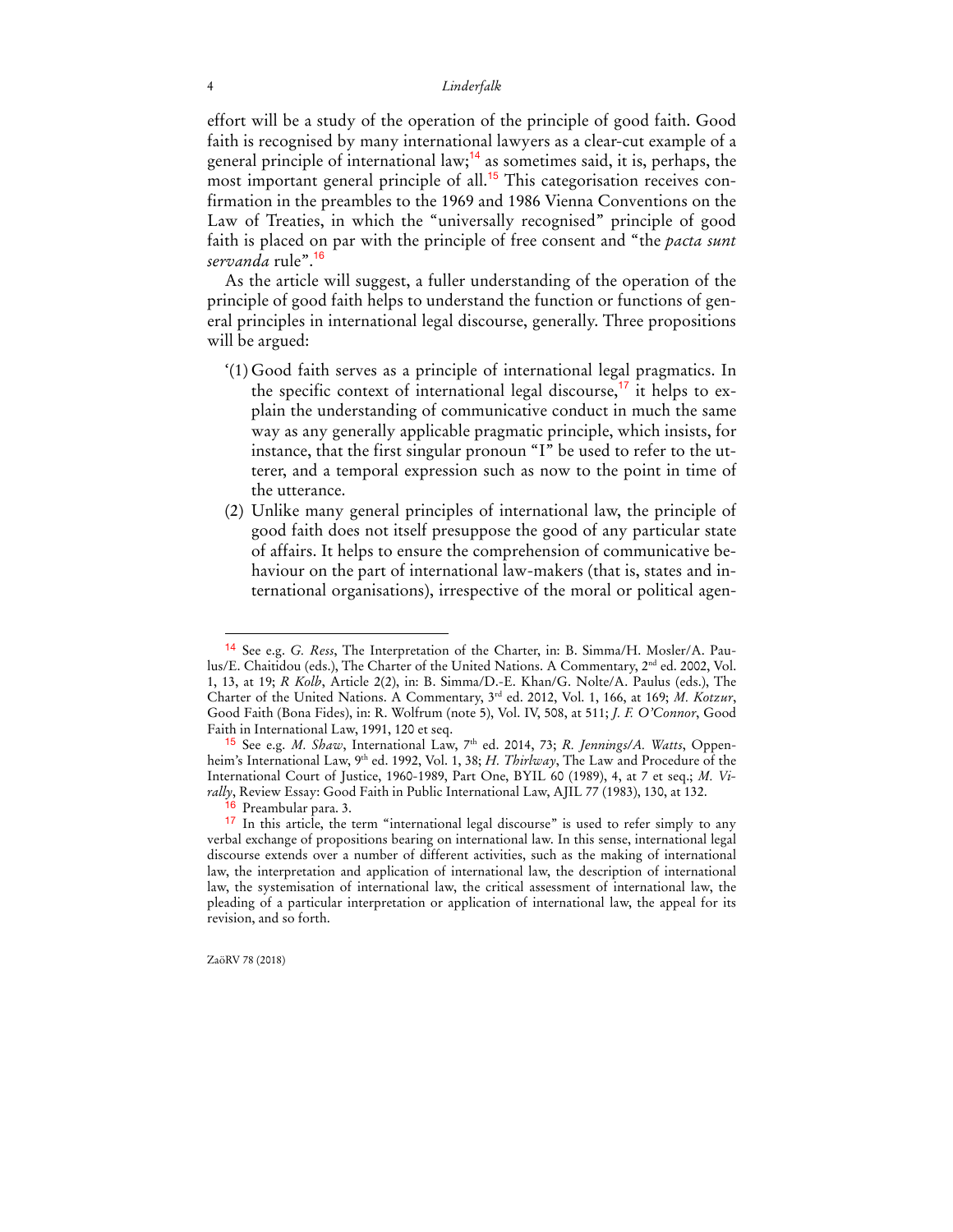da that they themselves happen to be pursuing. Thus, the principle of good faith can be accommodated with a value-pluralist legal order.

(3) In international law, there are other norms that share with the principle of good faith the traits outlined in points (1) and (2). They, too, can be characterised as principles of international legal pragmatics.'

The line of argument put forward will be taking the form of a combined inductive and deductive reasoning – like any child's understanding of a general concept, it will consist in a process going back and forth from the specific to the general, and from the general to the specific. First, the article will inquire into the way in which the principle of good faith has been put to use by international courts and tribunals in the particular context of treaty interpretation (Section II), and in the context of the application of treaty law, generally (Section III). Second, based on the patterns of practice established, the article will work out a set of hypotheses providing the contours of a general theory on the function of the principle of good faith as applied in a treaty law context (Section IV). Third, the article will put this set of hypotheses to the test of further practice in order to establish whether it can be adjusted to serve also as a description of the application of the principle of good faith outside of the context of the application of treaty law proper (Section V). Fourth and finally, the article will synthesise all results of the study and bring out the inferences relevant to a discussion of the function of good faith and of principles of international law, generally (Section VI).

## **II. Good Faith in the Context of Treaty Interpretation**

A large number of disputes submitted to resolution by international courts and arbitration tribunals bear explicitly on the relevance of the principle of good faith for the interpretation of treaties.<sup>18</sup> This is perhaps not surprising since in common Art. 31, para. 1 of the 1969 and 1986 Vienna Conventions on the Law of Treaties (VCLTs), explicit reference is made to the principle. According to what the Article provides,"[a] treaty shall be interpreted *in good faith* in accordance with the ordinary meaning to be given to the terms of the treaty in their context and in the light of its object and purpose".<sup>19</sup> The recent judgment of the International Court of Justice in

<sup>18</sup> For further references, see *U. Linderfalk*, On the Interpretation of Treaties, 2007.

<sup>19</sup> Vienna Convention on the Law of Treaties, adopted on 22.5.1969, 1155 UNTS 331; Vienna Convention on the Law of Treaties between States and International Organizations or

ZaöRV 78 (2018)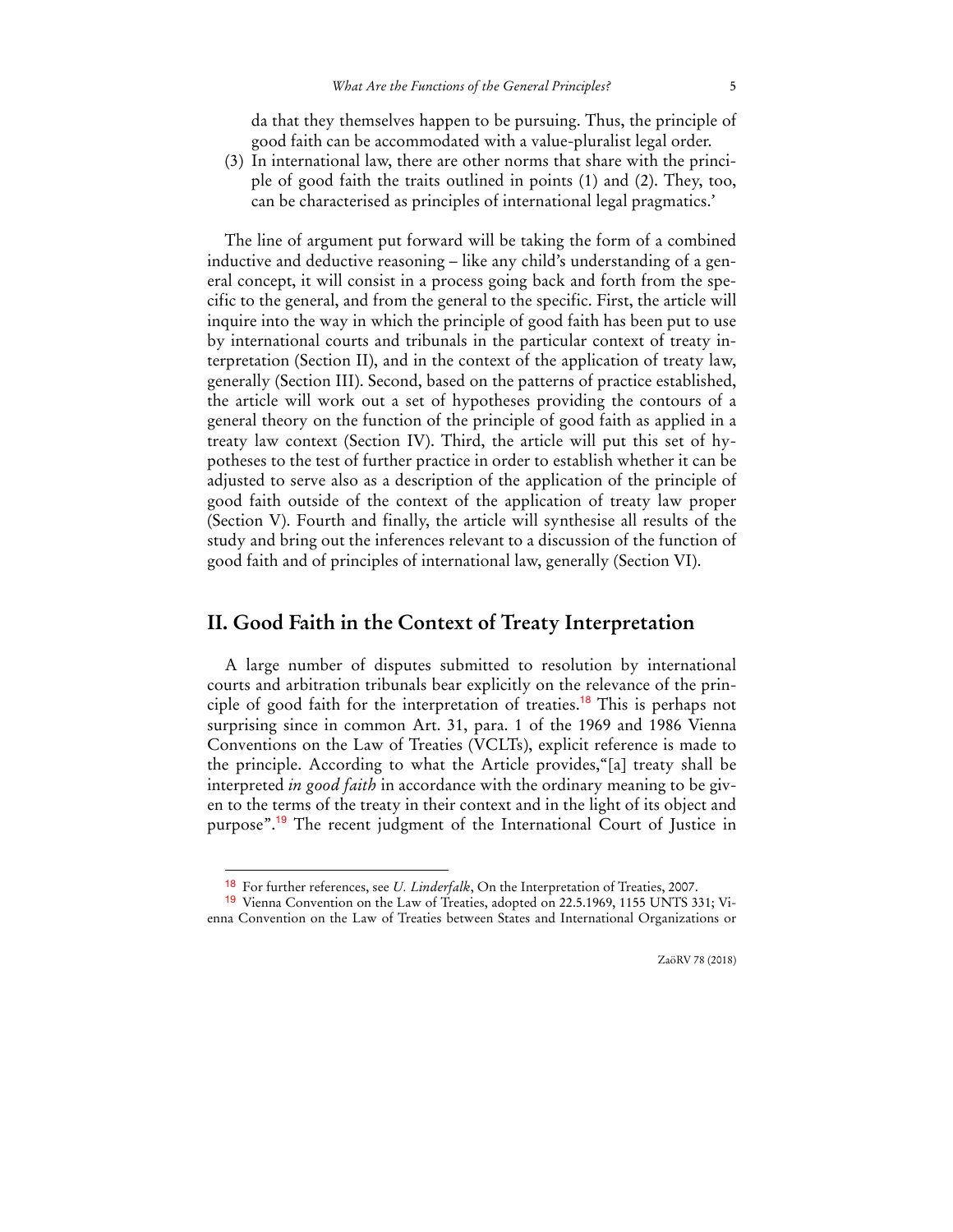*Maritime Delimitation in the Indian Ocean* will serve to illustrate the further implications of this requirement.<sup>20</sup>

## **1. Maritime Delimitation in the Indian Ocean: Understanding Treaty Language**

In its application to the Court, Somalia requested a decision on "the complete course of the single maritime boundary dividing all the maritime areas appertaining to Somalia and to Kenya in the Indian Ocean".<sup>21</sup> It invoked as a basis of jurisdiction of the Court the declarations that the two parties had made pursuant to Art. 36, para. 2 of the Statute of the International Court of Justice (ICJ), in 1963 and 1965, respectively. Kenya, for its part, directed attention to the fact that it had appended to its 1965 declaration a series of reservations. Among other things, it had specifically excluded from the jurisdiction of the Court any dispute "in regard to which the parties to the dispute have agreed or shall agree to have recourse to some other method or methods of settlement".<sup>22</sup> As Kenya contended, the dispute between Kenya and Somalia came within the scope of this reservation. This would be the case since by the conclusion in 2009 of a Memorandum of Understanding ("the MoU"), the two parties had agreed on a method of settlement of their maritime boundary dispute other than having recourse to the Court. More specifically, they had agreed to settle the existing dispute by the conclusion of agreement, and this agreement was to be concluded after the Commission on the Limits of the Continental Shelf had made its recommendations to each of the two states concerning the establishment of the outer limits of their continental shelves beyond 200 nautical miles.<sup>23</sup> Consequently, as claimed by Kenya, the Court lacked jurisdiction to entertain Somalia's application.

At the heart of this preliminary objection was the text included in para. 6 of the MoU:

"The delimitation of *maritime boundaries in the areas under dispute, including*  the delimitation of the continental shelf beyond 200 nautical miles, shall be

between International Organizations, adopted on 21.3.1986, UN Doc. A/CONF.129/15, at the time of writing, the Convention has not yet entered into force.

20 *Maritime Delimitation in the Indian Ocean* (*Somalia v. Kenya*), Preliminary Objections, Judgment of 2.2.2017, available at: <http://www.icj-cij.org>.

<sup>21</sup> *Maritime Delimitation in the Indian Ocean* (note 20), para. 11.

<sup>22</sup> *Maritime Delimitation in the Indian Ocean* (note 20), para. 31.

<sup>23</sup> *Maritime Delimitation in the Indian Ocean* (note 20), para. 56.

ZaöRV 78 (2018)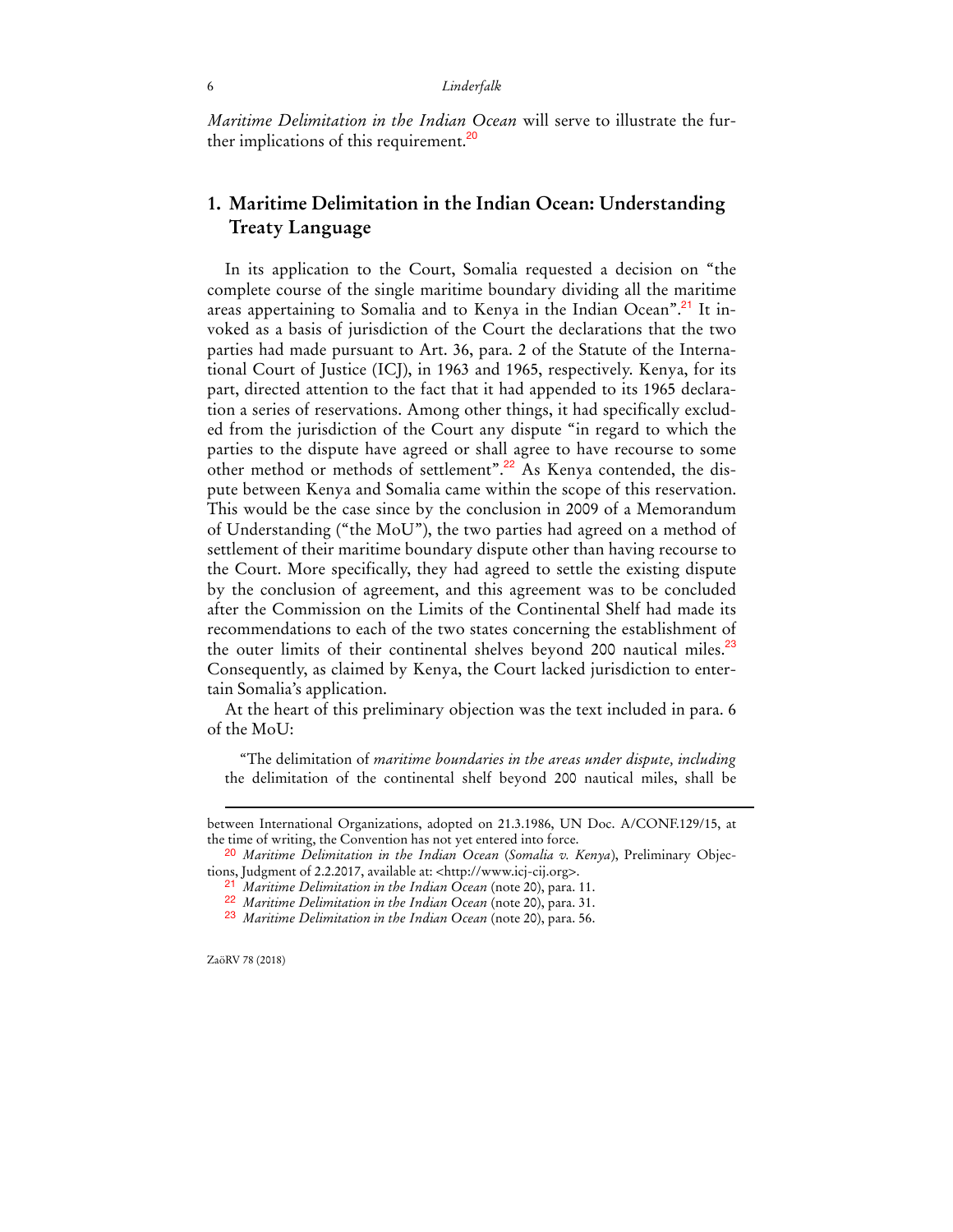agreed between the two coastal States on the basis of international law after the Commission has concluded its examination of the separate submissions made by each of the two coastal States and made its recommendations to two coastal States concerning the establishment of the outer limits of the continental shelf beyond 200 nautical miles."<sup>24</sup>

Kenya insisted that all maritime areas were intended to be covered by that paragraph, and in order to support this proposition, it pointed to the use of the plural of "maritime boundaries" and "areas under dispute", and to the word "including".25 As Kenya maintained, whether a dispute between Kenya and Somalia referred to the delimitation of the territorial sea, the Exclusive Economic Zones (EEZ), or the continental shelf – whether within or beyond the 200 nautical miles – it came within the scope of application of para.  $6.26$  The Court found that before it determined this issue, it had first to clarify the meaning of the precise terms of the MoU. It applied for that purpose customary international law as reflected in Art. 31, para. 1 of the 1969 Vienna Convention.

In its consideration of the context of para. 6, the Court noted the wording of para. 2 of the MoU, which outlined the existing dispute between Kenya and Somalia: "The claims of the two coastal States cover an overlapping area of the continental shelf which constitutes the 'area under dispute'." As the Court inferred, "[t]he delimitation of maritime boundaries in the areas under dispute" must be taken to relate to the same dispute as referred to in para. 2 – the delimitation of the continental shelf between the two states.<sup>27</sup> Contrary to what Kenya had argued, it could not be taken to relate to the delimitation of the territorial sea or the EEZ.

The structure of this reasoning helps explain the relevance of good faith for the interpretation of treaties. As this article will suggest, the principle of good faith forms a linkage between the means of interpretation that feature in Arts. 31-33 of the two VCLTs and the overarching purpose of those same provisions. As envisaged by Arts. 31-33, ultimately, treaty interpretation serves to determine the communicative intention of the treaty parties, that is to say, what the parties intended to communicate by adopting, ratifying, or acceding to the particular treaty considered.<sup>28</sup> For any intellectual process

<sup>24</sup> The judgment quotes the MoU in full at *Maritime Delimitation in the Indian Ocean*  (note 20), para. 37. Italics are added.

<sup>25</sup> *Maritime Delimitation in the Indian Ocean* (note 20), para 57.

<sup>26</sup> *Maritime Delimitation in the Indian Ocean* (note 20).

<sup>27</sup> *Maritime Delimitation in the Indian Ocean* (note 20), paras. 83-84.

<sup>28</sup> Compare the following statement made by the International Court of Justice in *Navigational and Related Rights* (*Costa Rica v. Nicaragua*): "It is true that the terms used in a trea-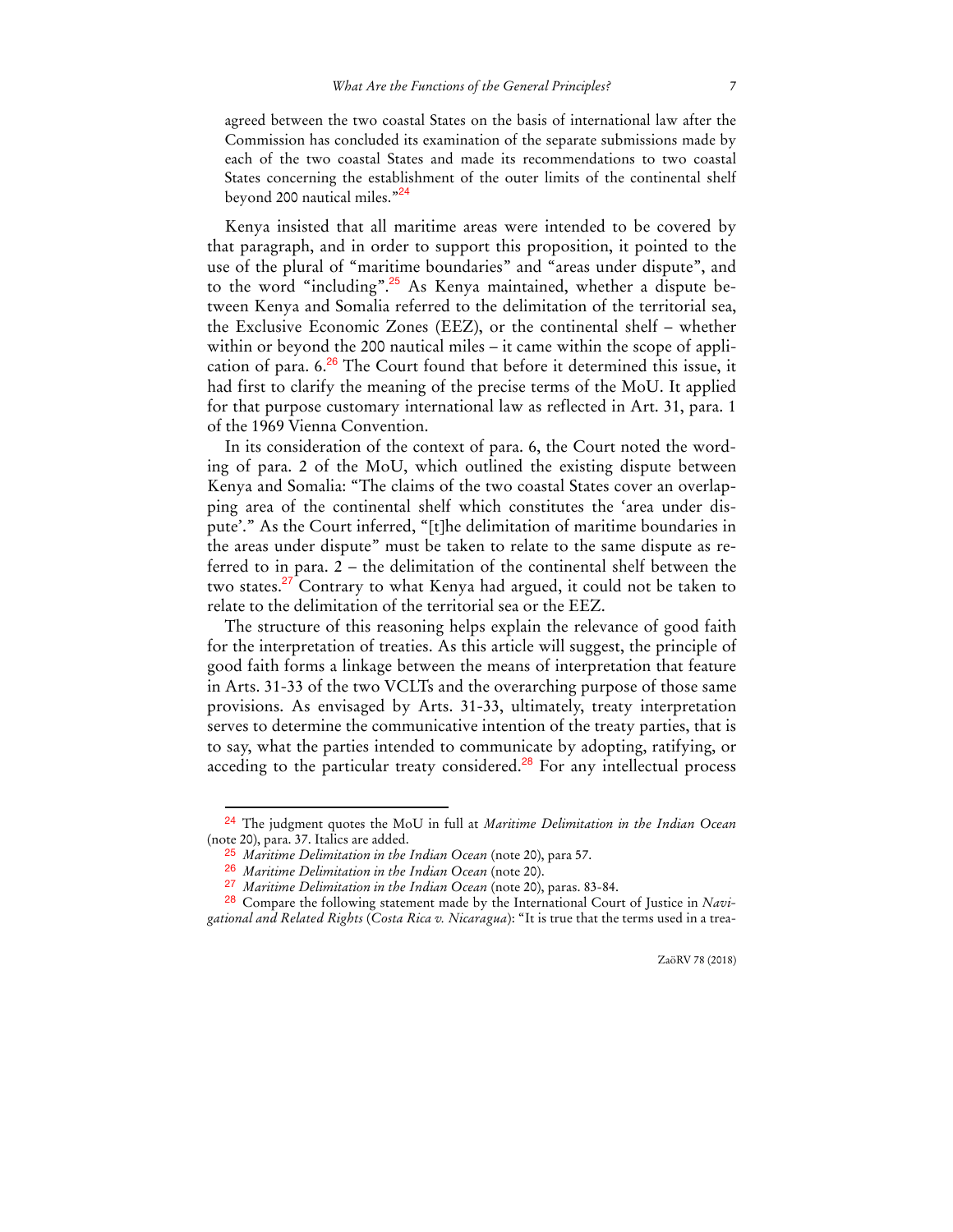aiming to determine the communicative intention of some treaty parties, it remains a problem that such an intention can only be assumed.<sup>29</sup> Thus, the interpretation of a treaty is no different from the understanding of just any verbal utterance produced by a person or group of persons at a particular occasion – whether orally or in writing. $30$  As emphasised by modern pragmatics, an utterance can be understood only on the assumption that whoever produced it acted rationally.<sup>31</sup> The good faith requirement inserted in common Art. 31 can be seen as recognition of the necessity of such a rationality assumption.

This observation is fully consistent with the reasoning of the International Court in *Maritime Delimitation in the Indian Ocean*. The Court was obviously doing more than merely considering the terms of para. 6 of the MoU in their context. It was assuming that the parties to the agreement had tailored the text of the MoU so that it would conform to certain communicative standards. More specifically, the Court was assuming that throughout the text of the MoU, the parties ascribed to all words and lexicalised phrases a consistent meaning. This is why it inferred that the words "area of dispute", which figure not only in para. 6, but also in several other provisions of the MoU, such as para. 2, had to be taken to refer consistently to the same area.

## **2. Maritime Delimitation in the Indian Ocean: Exercising Discretion**

The relevance of good faith for the interpretation of treaties extends beyond the assumption that treaty parties tailor the language of their treaties so that it conforms to certain communicative standards. This is because of the inherent nature of the relevant legal regulation. If the application of Arts. 31-33 of the VCLTs is throughout dependent on assumptions such as the one highlighted in Section II 1, then it follows that the relevant international law can be described as rules of interpretation, proper.<sup>32</sup> Examples include:

ty must be interpreted in light of what is determined to have been the parties' common intention." Judgment of 13.7.2009, ICJ Reports 2009, 213, at 242.

<sup>29</sup> See *U. Linderfalk* (note 18), 29 et seq.

<sup>30</sup> *U. Linderfalk* (note 18), 29 et seq.

<sup>31</sup> See e.g. *D. Blakemore*, Understanding Utterances. Introduction to Pragmatics, 1992.

<sup>32</sup> By a *rule of interpretation proper*, lawyers usually mean a rule stated in a particular form: "If, in the interpretation of a treaty, a state of affairs of a particular kind P obtains, then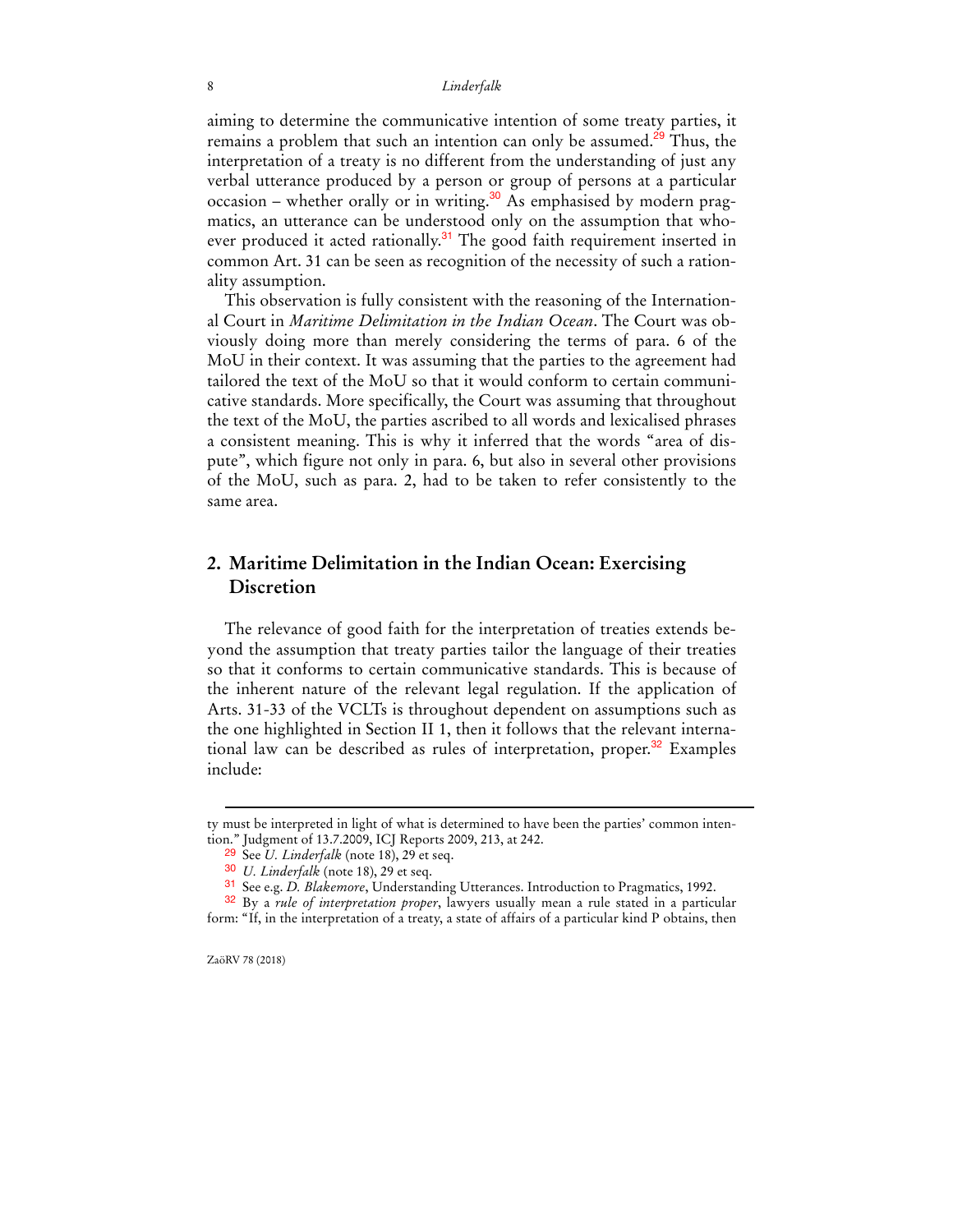'If a treaty uses elements of conventional language (such as words, grammatical structures, or pragmatic features), the treaty shall be understood in accordance with the rules of that language.<sup>33</sup>

'If in one of the two possible ordinary meanings of a treaty it entails a logical contradiction, whereas in the other ordinary meaning it does not, then the latter meaning shall be adopted.<sup>34</sup>

'If one of the two possible ordinary meanings of a treaty helps attain its object and purpose, whereas the other ordinary meaning does not, then the former meaning shall be adopted.<sup>35</sup>

'If one of the two possible ordinary meanings of a treaty accords with the way in which the treaty has subsequently come to be applied, whereas the other meaning does not, then the former meaning shall be adopted.'<sup>36</sup>

'If the preparatory work of a treaty indicates a common understanding of the negotiators of a particular term of the treaty, then the term shall be interpreted accordingly.<sup>37</sup>

Rules like these leave to parties to the VCLTs a certain discretion. Although states and international organisations are bound to apply a certain number of rules of interpretation, in many situations they retain the power to choose between diverse courses of action. For example, there is often nothing in the Vienna Conventions that helps resolve situations in which the application of two rules of interpretation drawing on the context as defined in Art. 31 of the VCLTs lead to conflicting results. This is not to say that parties to the VCLTs are left to decide such situations at will. As argued in this article, the principle of good faith serves to limit the exercise of any discretion conferred under Arts. 31-32. If good faith required that interpretation be based on the assumption that treaty parties communicate rationally, then it would seem to follow that interpreters should be guided by this

the treaty shall be interpreted in a particular manner Q." See e.g. *J. Wróblewski*, The Judicial Application of Law, 1992, 96 et seq.

<sup>33</sup> See e.g. *Case Concerning Kasikili/Sedudu Island* (*Botswana v. Namibia*), Judgment of 13.12.1999, ICJ Reports 1999, 1045, at 1062.

<sup>34</sup> See e.g. *Case of Soering v. The United Kingdom*, Judgment of 7.7.1989, available at: <http://hudoc.echr.coe.int>, 33 and 34.

<sup>35</sup> See e.g. *Question of the Delimitation of the Continental Shelf between Nicaragua and Colombia Beyond 200 Nautical Miles from the Nicaraguan Coast* (*Nicaragua v. Colombia*), Judgment of 17.3.2016, available at: <http://www.icj-cij.org>, para. 40.

<sup>36</sup> See e.g. *Guinea – Guinea-Bissau Maritime Delimitation*, Award of 14.2.1985, 77 ILR, 636, at 666 et seq.

<sup>37</sup> See e.g. *LaGrand Case* (*Germany v. United States*), Judgment of 27.7.2001, ICJ Reports 2001, 466, at 503 et seq.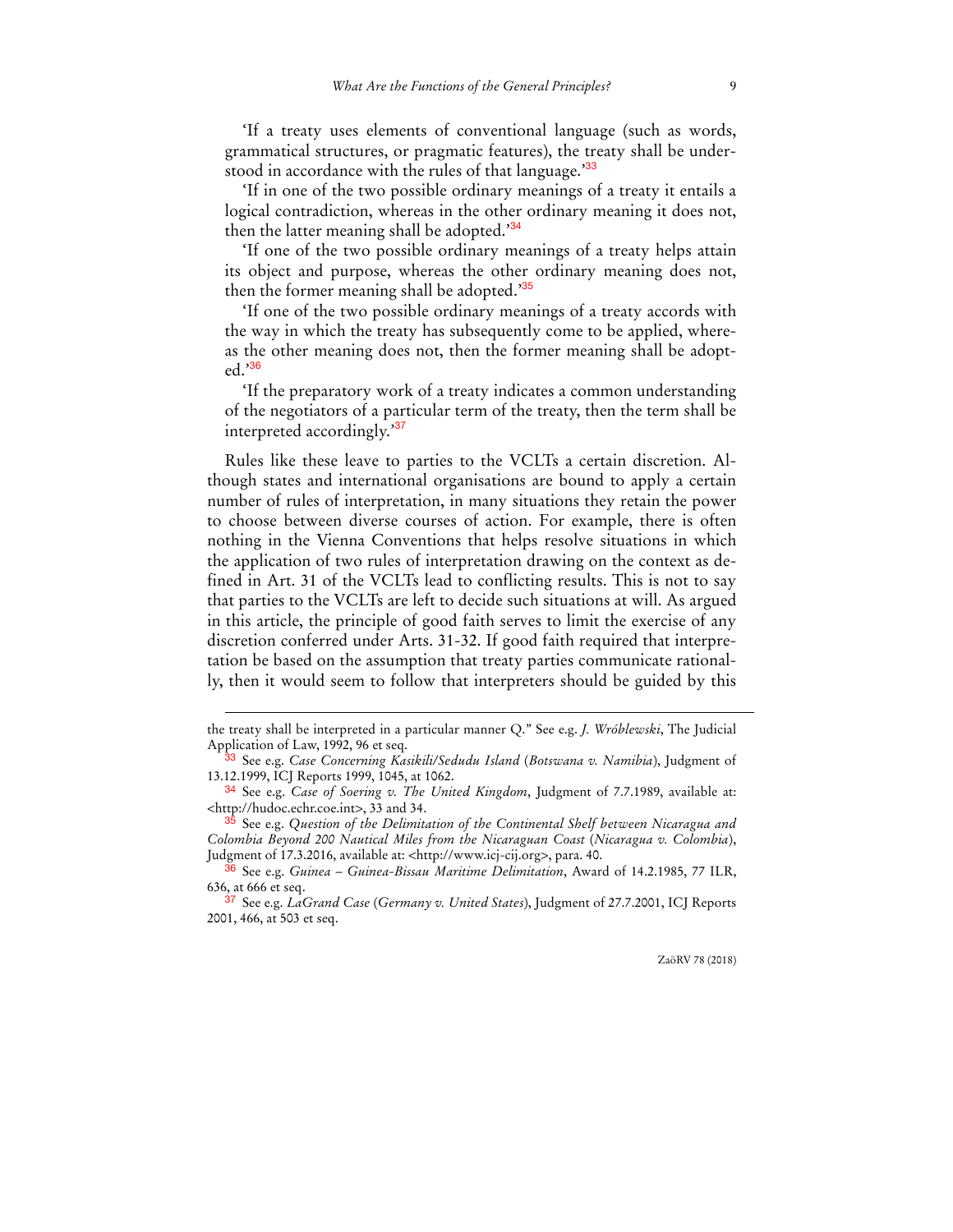same idea throughout the entire process of interpretation – even in cases when the settlement of an issue is left to their discretion. Interpreters should continue pursuing the same ultimate purpose – the determination of the communicative intention of the treaty parties – seeking good reasons for choosing one course of action rather than any other that could potentially be taken.<sup>38</sup>

This was precisely the approach of the International Court in *Maritime Delimitation in the Indian Ocean*. To buttress its objection to the jurisdiction of the Court, Kenya directed attention to the fact that where the term "area of dispute" appeared in para. 6 of the MoU, it was rendered in the plural, whereas in para. 2 of the instrument, the singular form of this same term ("area under dispute") was used. Kenya inferred from this fact that the delimitation of the territorial sea and the EEZ would come within the scope of para. 6.<sup>39</sup> Interestingly, for its argument, it would seem to have assumed, like the Court, a rule of interpretation drawing upon an assumed relationship between para. 6 and other parts of the same treaty instrument. This is the rule assumed by the Court:

'If the adoption of the one of the two possible ordinary meanings of a treaty implies that a consistent meaning will be ascribed to words and lexicalised phrases throughout the text of that treaty, whereas the adoption of the other ordinary meaning does not, then the former alternative shall be preferred.'

This is the rule that Kenya assumed:

'If the adoption of one of the two possible ordinary meanings of a treaty implies that a different meaning will be ascribed to any similar but different words and lexicalised phrases used for the text of a treaty, whereas the adoption of the other ordinary meaning does not, then the former alternative shall be preferred.'

The situation is interesting because it entails a conflict of two rules of interpretation that can only be resolved by giving preference to one rule over the other. The decision of the Court implies that preference be given to the former rule. This conclusion does not follow from any rule of interpretation. Nevertheless, as the Court seemed very keen to demonstrate, it is supported by good reasons:

ZaöRV 78 (2018)

<sup>38</sup> See *U. Linderfalk/M. Hilling*, The Use of OECD Commentaries as Interpretative Aids: The Static/Ambulatory-Approaches Debate Considered from the Perspective of International Law, Nordic Tax Journal (2015), 34, at 53 et seq.

<sup>39</sup> *Maritime Delimitation in the Indian Ocean* (note 20), para. 57.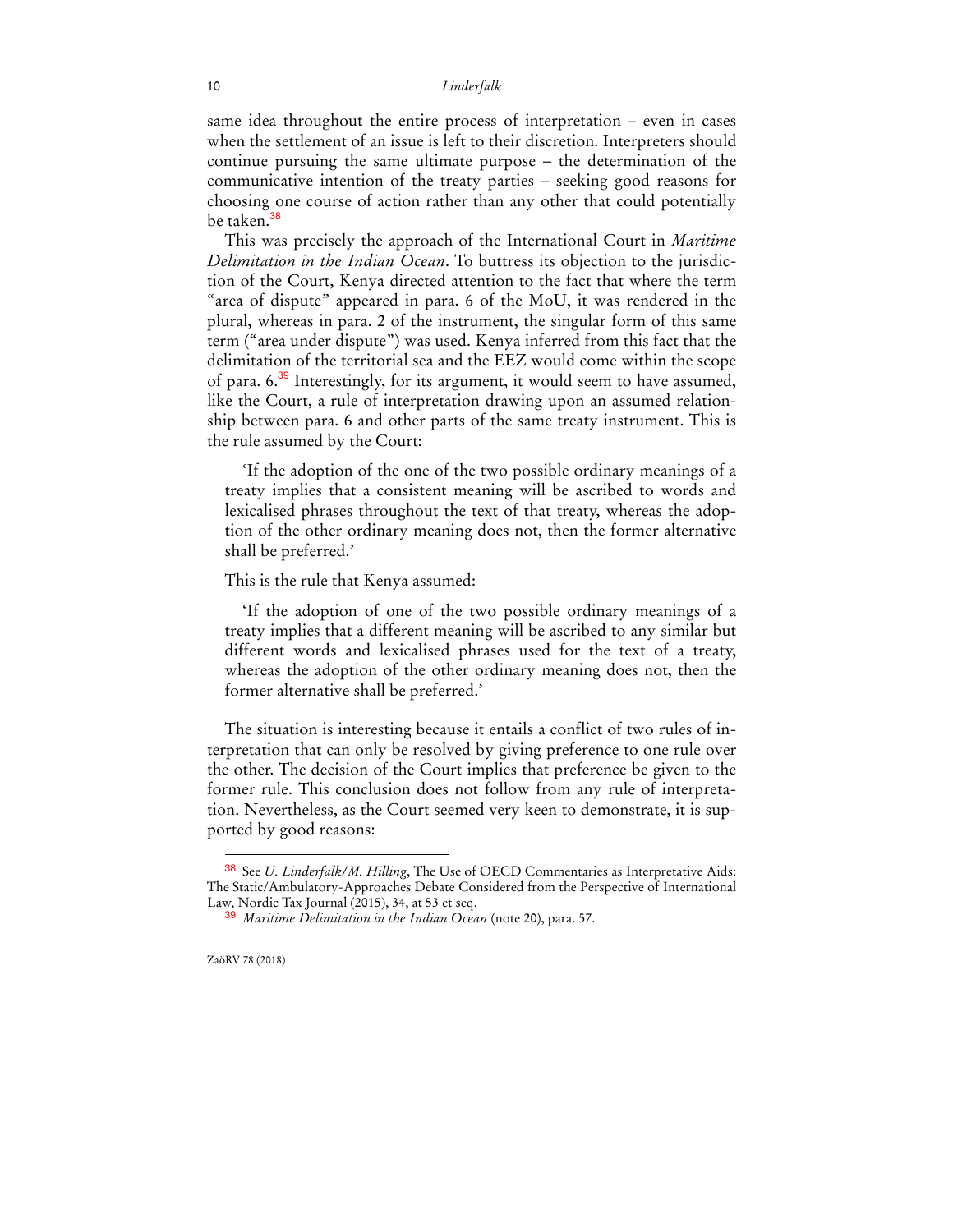'the singular and plural versions of the term are used interchangeably elsewhere in the text, even in the same paragraph, such as the fourth paragraph, which provides that Somalia's submission of preliminary information 'may include the area under dispute' and that Kenya has no objection to 'the inclusion of the areas under dispute' in that submission (emphasis added). This suggests that no differentiation in meaning was intended by the use of the plural form 'areas' in the MoU'.40

The argument builds on two propositions: first, that when drafting all other provisions of the MoU than paras. 2 and 6, the treaty parties did not attach any importance to the difference between "area of dispute" and "areas of dispute"; and, second, that this observation inevitably casts doubt on the assumption that they did when drafting paras. 2 and 6. The argument refers to the assumed way in which the treaty parties tried getting their communicative intention across. It presupposes the application of the principle of good faith, in the sense of this article.

## **III. Good Faith in the Application of Treaties, Generally**

International scholars stress the foundational value of good faith.<sup>41</sup> They refer, interchangeably, to the principle of good faith as "a major pillar of treaty law",<sup>42</sup> as the basis of the law of treaties,<sup>43</sup> and as an idea that "pervades the whole of this branch of the law".<sup>44</sup> Categorisations such as these assume that the application of the principle of good faith extends beyond the domain of treaty interpretation. Common Art. 26 of the 1969 and 1986 Vienna Conventions on the Law of Treaties confirms this assumption by tying the relevance of the principle to the application of treaty law, generally, rather than to merely the way in which it shall be interpreted. The Article provides: "Every treaty in force is binding upon the parties to it and must be performed by them in good faith."

Judicial practice provides a series of examples of the operation of this general good faith obligation. As the following three cases will demonstrate, a reoccurring feature is that the principle of good faith serves to limit the

<sup>40</sup> *Maritime Delimitation in the Indian Ocean* (note 20), para. 85.

<sup>41</sup> See e.g. *M. Virally* (note 15).

<sup>42</sup> *K. Schmalenbach*, Preamble, in: K. Schmalenbach/O. Dörr (eds.), Vienna Convention on the Law of Treaties. A Commentary, 2012, 9, at 12.

<sup>43</sup> *M. K. Yaseen*, L'interprétation des traits d'après la Convention de Vienne sur le droit des traités, RdC 151 (1976), 1, at 22. See, similarly, *B. Cheng* (note 7), 105.

<sup>44</sup> *S. Rosenne*, Developments in the Law of Treaties 1945-1986, 1989, 173.

ZaöRV 78 (2018)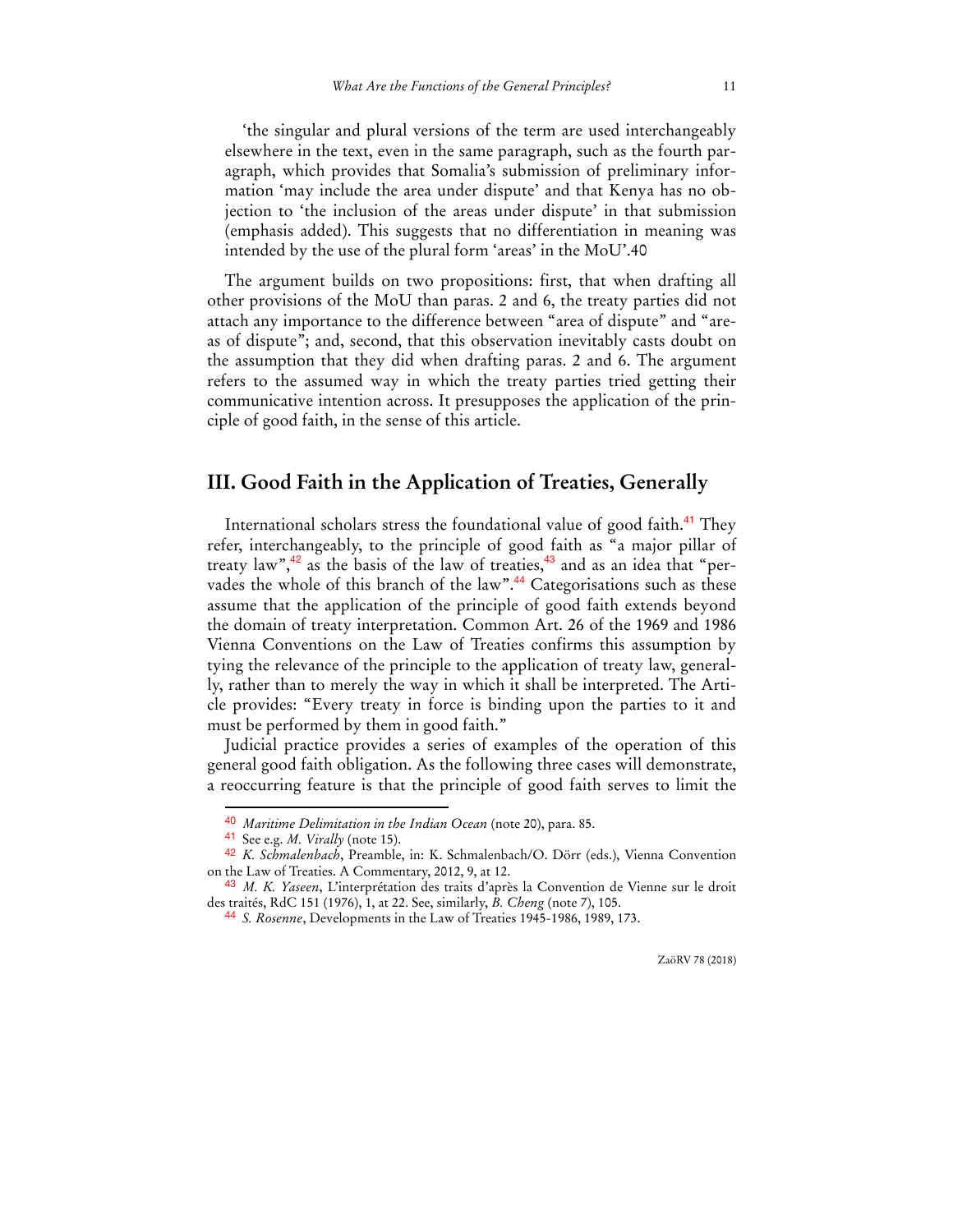application of discretionary powers conferred under treaty rules, like common Art. 31 of the VCLTs. In each and every case of application, this limit is relative to the object and purpose of the particular rule conferring the power.<sup>45</sup>

## **1.** *Military and Paramilitary Activities in and against Nicaragua*

In *Military and Paramilitary Activities in and against Nicaragua*, <sup>46</sup> the International Court of Justice considered the scope of application of Art. 36 of the Statute of the Court. In its application, Nicaragua had founded the jurisdiction of the Court on the two declarations submitted by the United States and Nicaragua under Art. 36, para. 2 of the Statutes of the International Court of Justice and the Permanent Court of International Justice, in 1946 and 1929, respectively. The United States had appended a reservation to its declaration: The 1946 Declaration would "remain in force for a period of five years and thereafter until the expiration of six months after notice may be given to terminate the declaration".<sup>47</sup> On 6 April – three days before Nicaragua filed its application with the International Court – the United States had deposited with the Secretary-General of the United Nations a notification, which stated, with reference to the still valid 1946 Declaration:

"[T]he aforesaid declaration shall not apply to disputes with any Central American State or arising out of or related to events in Central America, any of which disputes shall be settled in such manner as the parties to them may agree.

Notwithstanding the terms of the aforesaid declaration, this proviso shall take effect immediately and shall remain in force for two years, so as to foster the continuing regional dispute settlement process which seeks a negotiated solution to the interrelated political, economic and security problems of Central America."<sup>48</sup>

As the United States contended, this notification modified the 1946 Declaration with the effect that the claims of Nicaragua fell outside of the Court's jurisdiction.

Art. 36, para. 2 of the Statute of the ICJ furnishes states with the possibility of declaring, at any time, that they recognize as compulsory *ipso facto*

<sup>45</sup> This proposition has been argued more extensively elsewhere. See *U. Linderfalk*, Good Faith and the Exercise of Treaty-Based Discretionary Powers, available at: <http://ssrn.com>.

<sup>46</sup> *Military and Paramilitary Activities in and against Nicaragua* (*Nicaragua v. United States of America*), Jurisdiction and Admissibility, Judgment of 26.11.1984, ICJ Reports 1984, 392.

<sup>47</sup> *Military and Paramilitary Activities in and against Nicaragua* (note 46), para. 13.

<sup>48</sup> *Military and Paramilitary Activities in and against Nicaragua* (note 46), para. 13.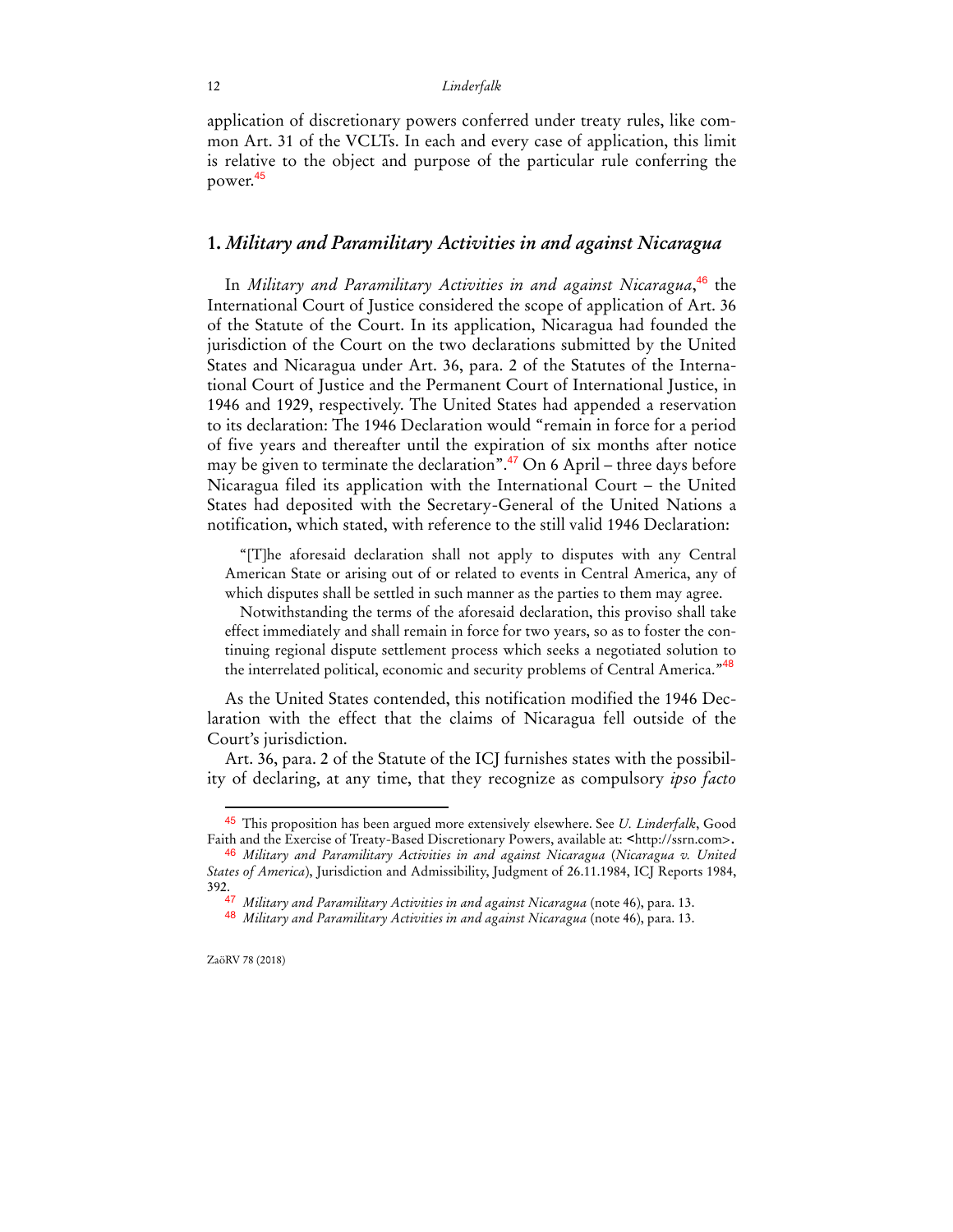and without special agreement, the jurisdiction of the Court "in relation to any other state accepting the same obligation". It does not provide explicitly for the possibility of amendments or withdrawals of declarations already submitted. The question for the Court to answer was, first, whether, under Art. 36, para. 2, parties to the Statute had the power to freely recall their declarations at any time. Secondly – assuming that an affirmative answer to this first question would be given – the question was whether, in the exercise of this power, a party could bring about an effect that was sufficiently immediate so as to bar the consideration by the Court of an application filed only three days later.

The Court noted that, admittedly:

 $\overline{a}$ 

"Declarations of acceptance of the compulsory jurisdiction of the Court are facultative, unilateral engagements that States are absolutely free to make or not to make. In making the declaration a State is equally free either to do so unconditionally and without limit of time for its duration, or to qualify it with conditions or reservations."<sup>49</sup>

It did not follow that a state, once that a declaration has been submitted, had the power to amend the scope and contents of its commitments as it pleases. The principle of good faith must be respected. As the Court explained:

"[D]eclarations, even though they are unilateral acts, establish a series of bilateral engagements with other States accepting the same obligation of compulsory jurisdiction, in which the conditions, reservations and time-limit clauses are taken into consideration. In the establishment of this network of engagements, which constitutes the Optional-Clause system, the principle of good faith plays an important role  $[\dots]$ ."

The Court concluded that even though, in certain cases, depending on how states had framed the terms of their declaration, they may be free to amend or recall the commitments that they had thus undertaken, the principle of good faith required that reasonable notice be given – a mere three days would not be sufficient.

As the Court seems to be arguing, it is the object and purpose of Art. 36, para. 2 of the Statute of the Court to allow states the possibility of establishing a network of "consensual bonds".<sup>51</sup> This is to say that when a state submits a declaration, it undertakes a certain commitment in relation to eve-

ZaöRV 78 (2018)

<sup>49</sup> *Military and Paramilitary Activities in and against Nicaragua* (note 46), para. 59.

<sup>50</sup> *Military and Paramilitary Activities in and against Nicaragua* (note 46), para. 60.

<sup>51</sup> Compare *Land and Maritime Boundary between Cameroon and Nigeria* (*Cameroon v. Nigeria*), Preliminary Objections, Judgment of 11.6.1998, ICJ Reports 1998, 275, at 295.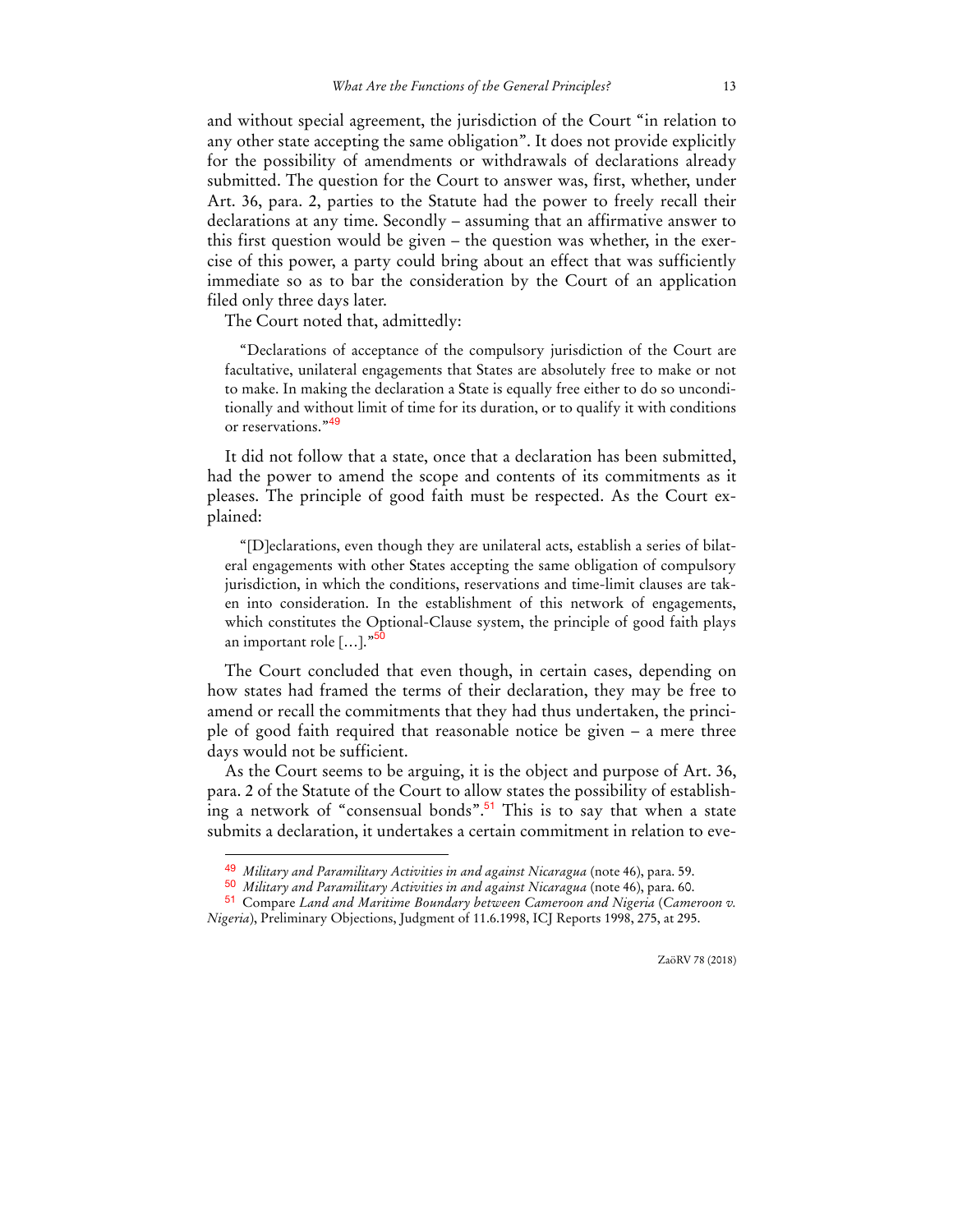ry other state, which has similarly accepted the same obligation. It is implicit in the object and purpose of Art. 36, para. 2 that any such bond must be reasonably certain and foreseeable. That is why, when an amendment of a declaration purports to reduce the scope of the Court's jurisdiction, the effect of that amendment cannot be immediate. The discretion conferred on states under Art. 36, para. 2 does not extend as far as to completely negate its purpose.

## **2.** *Application of the Interim Accord of 13 September 1995*

Many treaties impose on treaty parties an obligation to negotiate. Such an obligation typically applies on the condition of the existence of some or other specific state of affairs, such as a dispute between two parties concerning the delimitation of continental shelf areas. The obligation to negotiate may be explicitly stated, as in the case of Art. 5, para. 1 of the Interim Accord of 13.9.1995 between the Former Yugoslavian Republic of Macedonia and Greece:

"The Parties agree to continue negotiations under the auspices of the Secretary‑General of the United Nations pursuant to Security Council resolution 845 (1993) with a view to reaching agreement on the difference described in that resolution and in Security Council resolution 817 (1993)."<sup>52</sup>

It may also follow implicitly from the treaty. For example, although, explicitly, Art. 6, para. 1 of the 1958 Geneva Convention on the Continental Shelf provides that a dispute between two states concerning the delimitation of continental shelf areas shall be settled by the conclusion of an agreement, as clarified by the International Court of Justice, this entails the obligation to enter into negotiations with a view to arriving at an agreement.<sup>53</sup>

Many of the hundred-or-so disputes settled by The Hague Court entailed allegations that brought some treaty-based obligation to negotiate into focus.<sup>54</sup> In *Application of the Interim Accord of 13 September 1995*, <sup>55</sup> for ex-

<sup>52</sup> UNTS, Vol. 1891, 7.

<sup>53</sup> *Delimitation of the Maritime Boundary in the Gulf of Maine Area* (*Canada v. United States of America*), Judgment of 12.10.1984, ICJ Reports 1984, 246, at para. 293.

<sup>54</sup> See e.g. *Application of the Interim Accord of 13 September 1995* (*The Former Republic of Macedonia v. Greece*), Judgment of 5.12.2011, ICJ Reports 2011, 644, at paras. 127-138; *Case Concerning Pulp Mills on the River Uruguay* (*Argentina v. Uruguay*), Judgment of 20.4.2010, ICJ Reports 2010, 14, at paras. 145-148; *Case Concerning the Gabčíkovo-Nagymaros Project* (*Hungary v. Slovakia*), Judgment of 25.9.1997, ICJ Reports 1997, 7, at paras. 112, 132-142; *Alleged Violations of Sovereign Rights and Maritime Spaces in the Car-*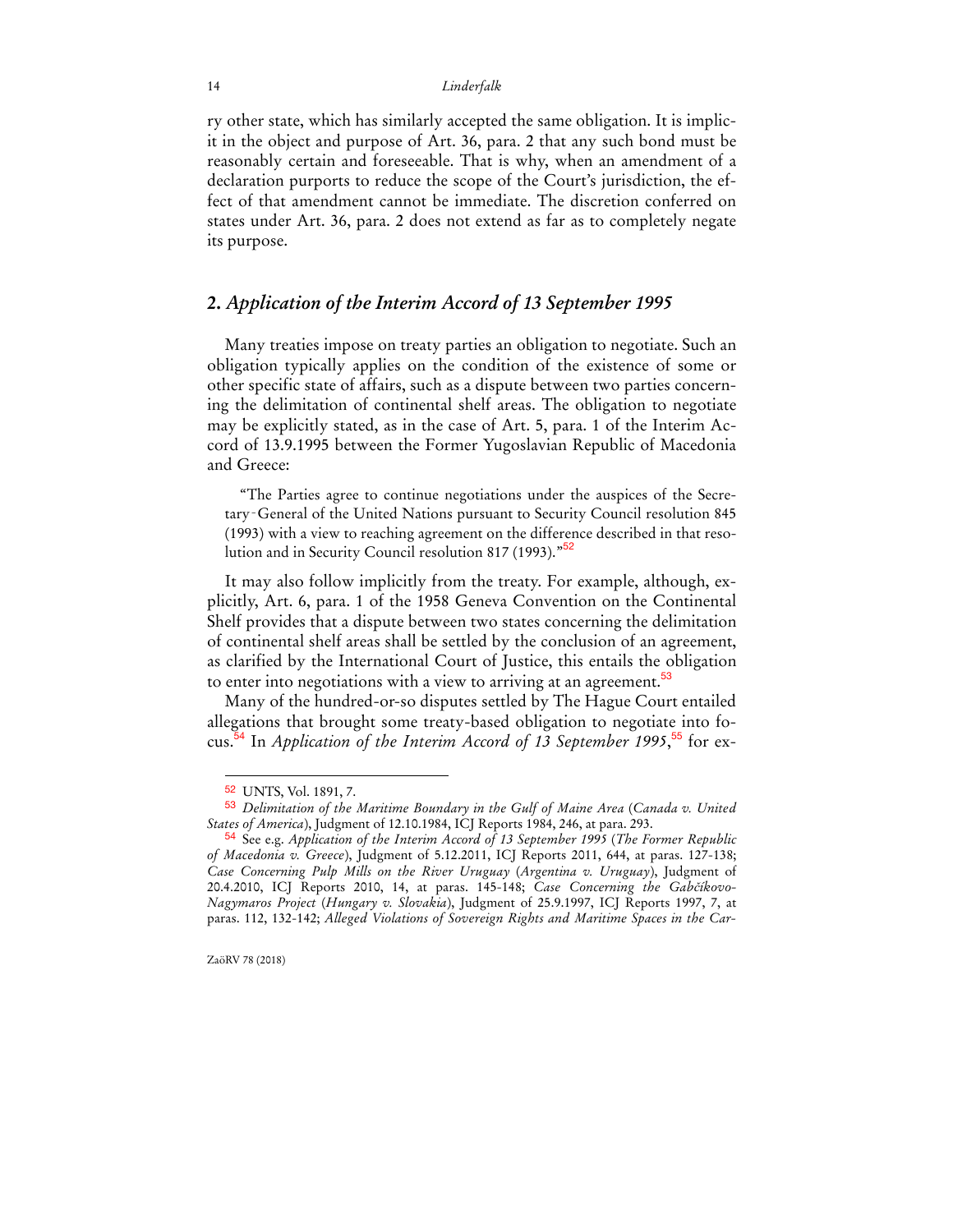ample, the Court considered the Respondent's allegation that the applicant had breached the obligation laid down in the just-quoted Art. 5, para. 1. The provision, although it clearly imposed on the Greek and the Former Yugoslav Republic of Macedonia's (FYROM) governments an obligation to "continue negotiations", conferred on them the discretion to decide precisely how negotiations are to be conducted and when. Referring to Art. 26 of the 1969 Vienna Convention, the Court stressed that it is a requirement following implicitly from Art. 5, para. 1 that the parties negotiate in good faith.<sup>56</sup> As the Court noted, the obligation imposed "is not only to enter into negotiations, but also to pursue them as far as possible, with a view to concluding agreements".<sup>57</sup> No doubt, so understood, Art. 5, para. 1 of the Interim Accord did not impose on the parties the obligation to reach an agreement; nor did it require that lengthy negotiations be pursued of necessity. As the Court seemed very keen to convey, the provision entailed an obligation of conduct. In exercising the discretion conferred under Art. 5, para. 1, the parties would have to conduct themselves so as not to frustrate the object and purpose of the provision – the creation of conditions favourable to reaching an agreement. As the Court explained:

"States must conduct themselves so that the 'negotiations are meaningful'. This requirement is not satisfied, for example, where either of the parties 'insists upon its own position without contemplating any modification of it' or where they obstruct negotiations, for example, by interrupting communications or causing delays in an unjustified manner or disregarding the procedures agreed upon. Negotiations with a view to reaching an agreement also imply that the parties should pay reasonable regard to the interests of the other."<sup>58</sup>

## **3.** *Philip Morris Asia v. Australia*

 $\overline{a}$ 

In *Philip Morris Asia v. Australia*, 59 a limited liability company incorporated in accordance with the law of the Hong Kong Administrative Region

*ribean Sea* (*Nicaragua v. Colombia*), Preliminary Objections, Judgment of 17.3.2016, available at: <http://www.icj-cij.org>, para. 80 et seq.

<sup>55</sup> *Application of the Interim Accord of 13 September 1995* (note 54).

<sup>56</sup> *Application of the Interim Accord of 13 September 1995* (note 54), para. 131.

<sup>57</sup> *Application of the Interim Accord of 13 September 1995* (note 54), para .132. Quotes are from the PCIJ in *Railway Traffic between Lithuania and Poland*.

<sup>58</sup> *Application of the Interim Accord of 13 September 1995* (note 54), para. 132. References to earlier case-law have been omitted.

<sup>59</sup> *Philip Morris Asia Ltd v. Commonwealth of Australia*, PCA Case No. 2012-12, Award on Jurisdiction and Admissibility, 17.12.2015. Pursuant to Procedural Order No. 5, each party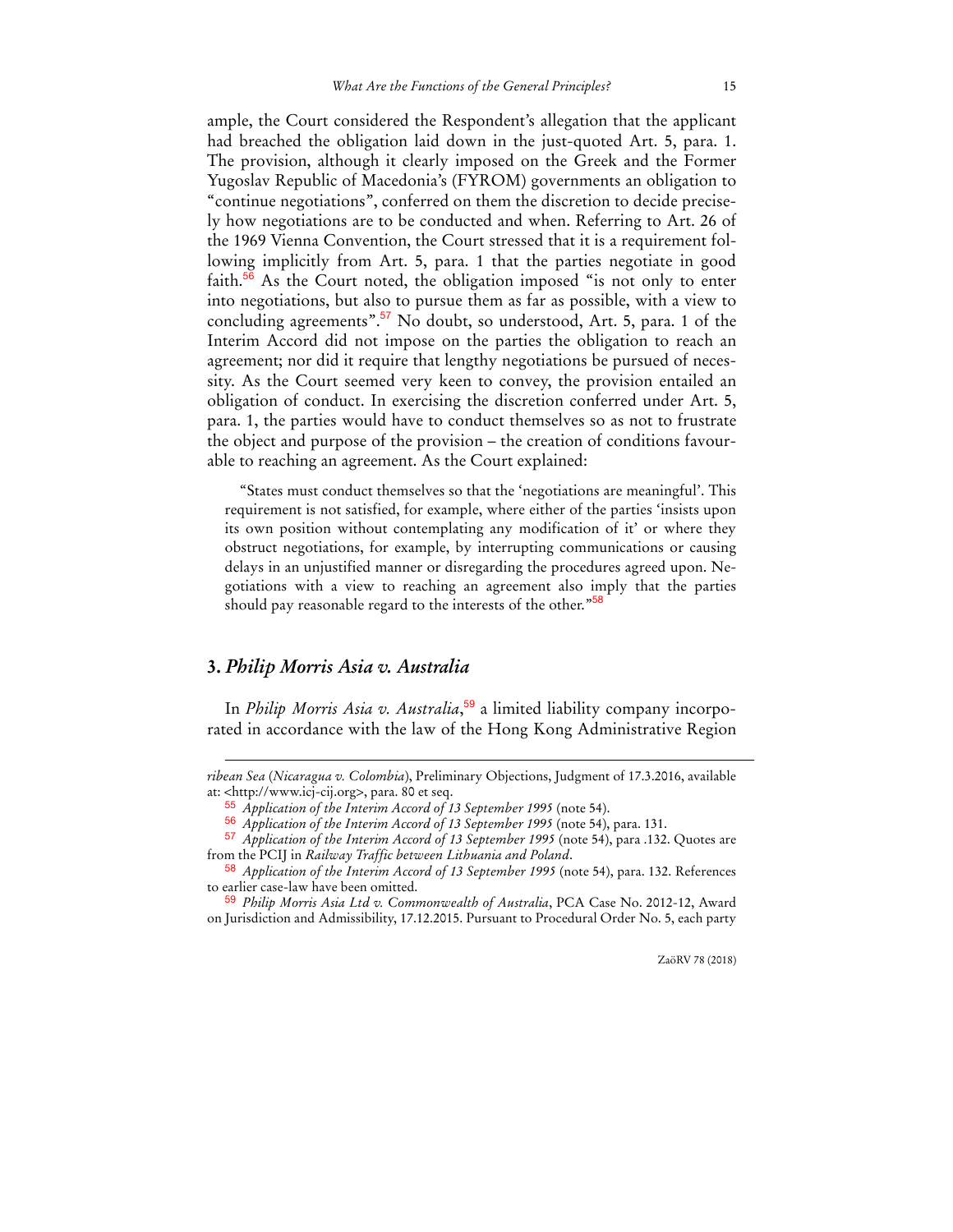complained about the effects of the Australian tobacco control legislation, enacted in late 2011, on one of its Australian subsidiaries (Philip Morris Ltd). Both companies were equally part of the Philip Morris International group. The ownership of Philip Morris Ltd had been transferred to Philip Morris Asia from another Australian company of the same group, subsequent to the approval of a restructuring proposal in early 2011. Philip Morris Asia initiated arbitration invoking Art. 10 of the 1993 Agreement between the Government of Hong Kong and the Government of Australia for the Promotion and Protection of Investments ("the 1993 BIT").<sup>60</sup> As provided by this Article, in the case of a dispute "between an investor of one Contacting Party and the other Contracting Party concerning an investment of the former in the area of the latter", as a remedy of last resort,

"the parties to the dispute shall be bound to submit it to arbitration under the Arbitration Rules of the United Nations Commission on International Trade Law as then in force".

The Respondent raised a series of objections to the jurisdiction of the Arbitration Tribunal established. Among other things, since Philip Morris Asia had acquired all interests in Philip Morris Ltd not more than ten months after the Australian Government announced its intention to enact the tobacco control legislation, as the Respondent alleged, the claim brought by Philip Morris Asia amounted to an abuse of right.<sup>61</sup> Thus, it fell outside of the scope of Art. 10 of the 1993 BIT.

The doctrine of abuse of rights has figured increasingly in the practice of international law over the last ten to fifteen years, especially in the sphere of international economic law.<sup>62</sup> As is commonly recognised, the doctrine builds upon the principle of good faith.<sup>63</sup> In *Philip Morris Asia*, the doctrine

ZaöRV 78 (2018)

had an opportunity to identify any confidential information contained in the award that it proposed to redact before publication. Various exchanges between the parties occurred to narrow their differences in respect of certain redactions. In Procedural Order No. 17, the Tribunal determined which of the redactions proposed by the parties would be permitted to protect confidential information. The redacted version was published on the case repository of the Permanent Court of Arbitration on 16.5.2016: <https://pca-cpa.org>.

<sup>60</sup> 1748 UNTS 385.

<sup>61</sup> *Philip Morris Asia Ltd v. Commonwealth of Australia* (note 59), paras. 30-31.

<sup>62</sup> See, generally, *U. Linderfalk*, The Concept of Treaty Abuse: On the Exercise of Legal Discretion, available at SSRN: <http://ssrn.com>.

<sup>63</sup> See e.g. *B. Cheng* (note 7), 121; *T. Cottier/K. N. Schefer*, Good Faith and the Protection of Legitimate Expectations in the WTO, in: M. Broncker/R. Quick (eds.), New Directions in International Economic Law, 2000, 47, at 51; *H. E. Zeitler*, "Good Faith" in the WTO Jurisprudence, JIEL 8 (2005), 738; *H. Thirlway* (note 15), 7 et seq., esp. 25 et seq.; *M. Kotzur* (note 14), 514; *R. Jennings/A. Watts* (note 15), 408; *E. De Brabandere*, Good Faith, Abuse of Pro-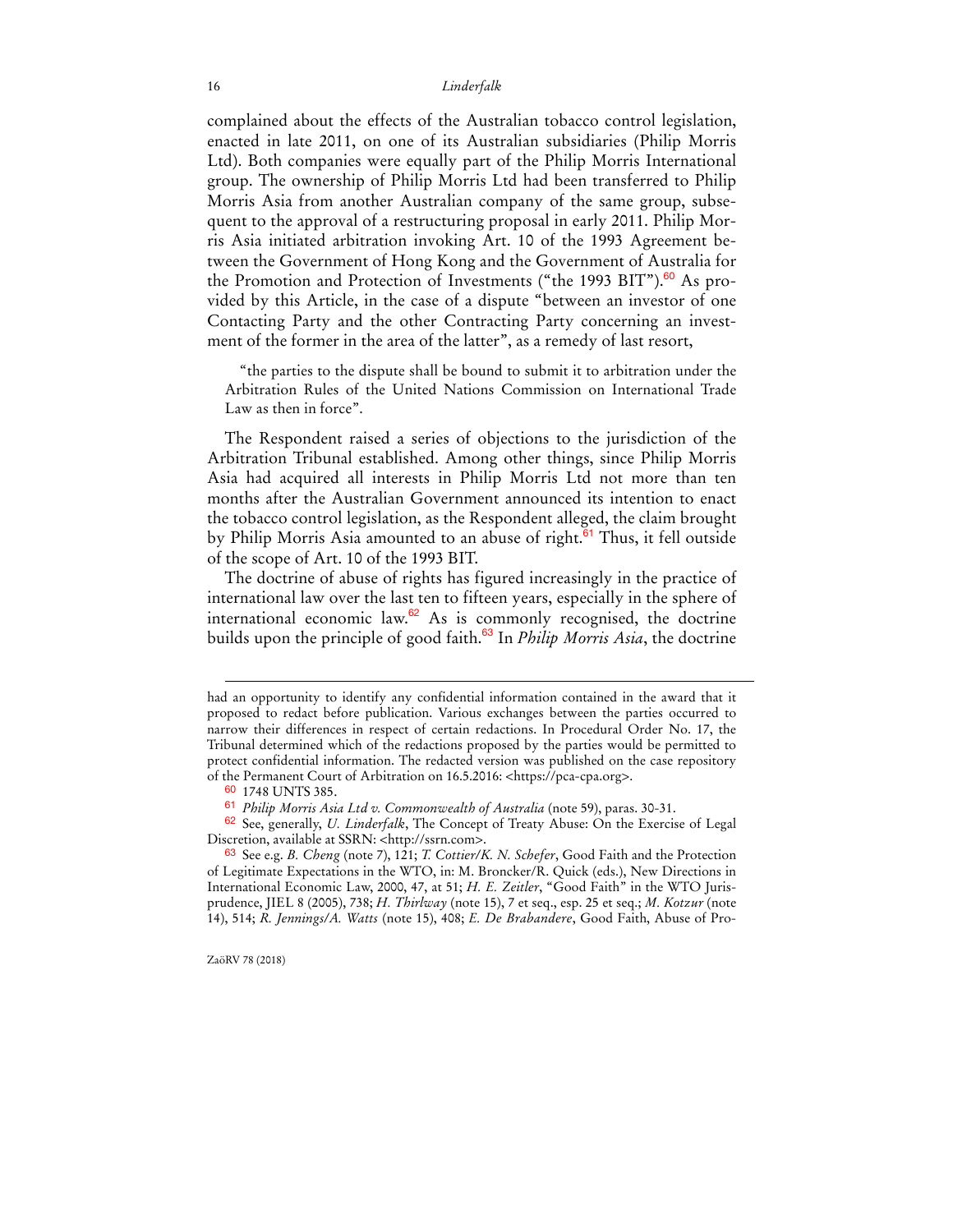is invoked because of the reliance of the Claimant on Art. 10 of the 1993 BIT. Art. 10 is like most BIT jurisdictional clauses: it provides for the settlement of investor-state disputes without itself defining the concept of an investor. A definition of sort can be found in Art. 1(f), which provides that in respect of Hong Kong, "investors" means among other things "companies defined in para. 1(b)(i) of this Article". The latter provision confers the discretion, which is in focus of the Respondent's objection. According to Art. 1 para. 1(b)(i), "companies" means, in respect of Hong Kong, "corporations, partnerships, associations, trusts or other legally recognised entities incorporated or constituted or otherwise duly organised under the law in force in its area …". The 1993 BIT, obviously, leaves to the Government of Hong Kong to determine the criteria that make a corporation a Hong Kong investor for the purpose of the agreement. According to the abuse of rights doctrine, this discretion is not unlimited. Of course, the doctrine does not go as far as to limiting the law-making power of Hong Kong. What it implies is that the application of the nationality criteria laid down in the laws of Hong Kong will not necessarily always be recognised for the purpose of the application of the 1993 BIT.

As the Tribunal found, "the mere fact of restructuring an investment to obtain BIT benefits is not *per se* illegitimate".<sup>64</sup> However, if restructuring is made to obtain benefits with respect to a particular dispute,  $65$  this may amount to an abuse of rights, depending on the circumstances. In a case such as the present, the question that would have to be asked is whether or not, at the time of the decision of Philip Morris International to restructure, a dispute with Australia was foreseeable:

"[T]he initiation of a treaty-based investor-State arbitration constitutes an abuse of rights … when an investor has changed its corporate structure to gain the protection of an investment treaty at a point in time … when there is a reasonable prospect … that a measure which may give rise to a treaty claim will materialise."<sup>66</sup>

The Tribunal juxtaposed developments within the Philip Morris International group of companies with events arising at the political level within the Australian Government, and it concluded that this question would have to be answered in the affirmative. Consequently, the abuse of rights objection made by the Respondent would have to be upheld.

cess, and the Initiation of Investment Treaty Claims, Journal of International Dispute Settlement 3 (2012), 609.

<sup>64</sup> *Philip Morris Asia Ltd v. Commonwealth of Australia* (note 59), para. 540.

<sup>65</sup> *Philip Morris Asia Ltd v. Commonwealth of Australia* (note 59), para. 545.

<sup>66</sup> *Philip Morris Asia Ltd v. Commonwealth of Australia* (note 59), para. 554.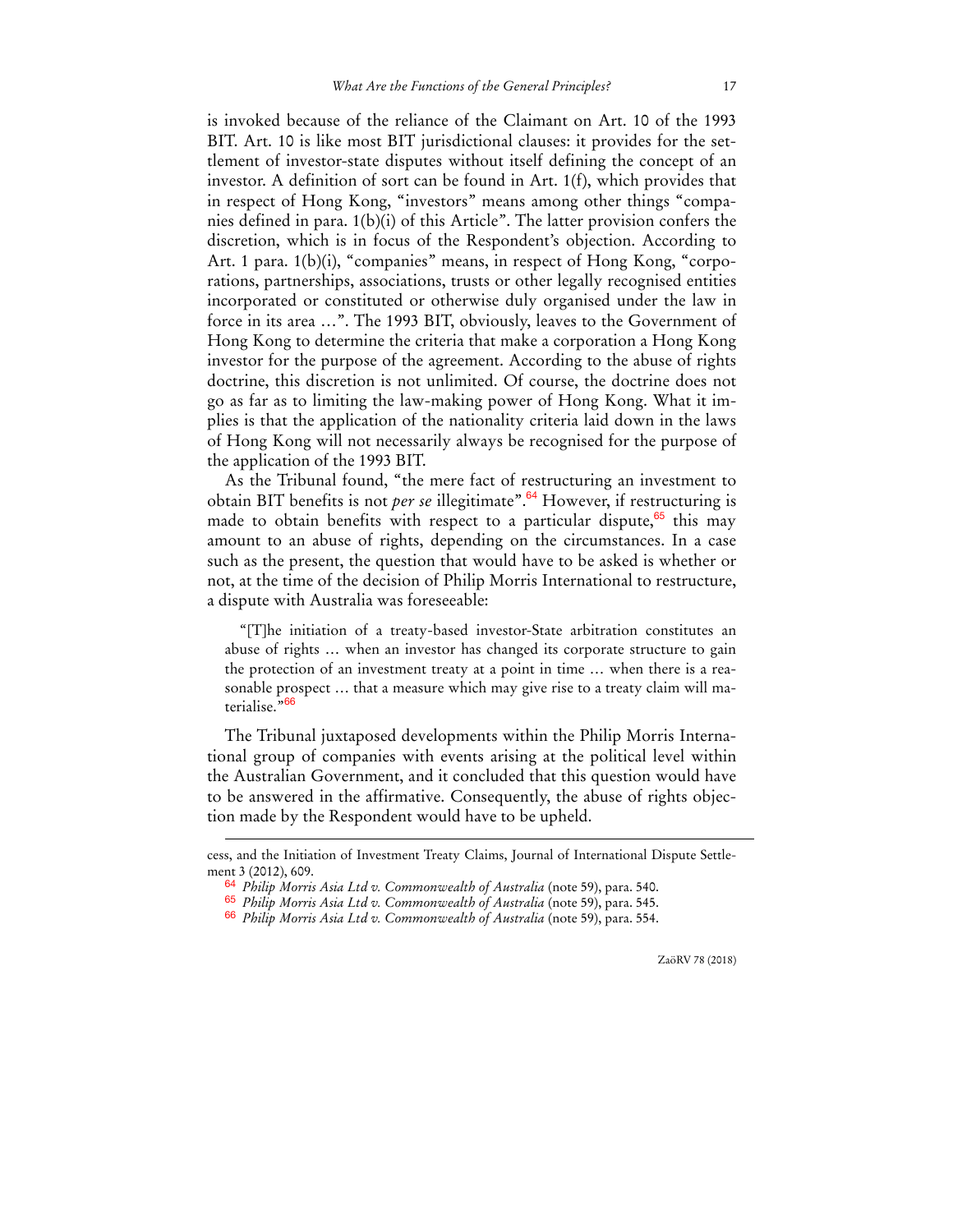As the Tribunal would seem to have taken for granted, if the nationality laws of Hong Kong would be unconditionally accepted for the purpose of the application of Art. 1 para. 1(b)(i) of the 1993 BIT, then any existing or foreseeable dispute between an Australian corporation and the Government of that country could easily be made arbitrable under the agreement. All that was needed was a transfer of ownership of the corporation to a company incorporated in accordance with the laws of Hong Kong. To apply in this way, the 1993 BIT would be inimical to its purpose, which, as stated in the preamble to the Agreement, is "to create favourable conditions for greater investment by investors of one Contracting Party in the area of the other".

# **IV. The Function of Good Faith as Applied in a Treaty Law Context: Drawing the Contours of a General Theory**

As illustrated in Sections II-III of this article, the principle of good faith is relevant to the application of treaty law, for two reasons. First, it enables the understanding of treaty language. In international law, the meaning of the terms of a treaty is tied to the idea of the treaty instrument as a vehicle, which helps carrying the communicative intention of its parties across. The only way to capture the communicative intention carried by a treaty instrument is through the assumption that the treaty parties acted rationally – that they tailored the language of their treaty so that it would be understood. It is implicit in this assumption that the treaty parties conformed to certain communicative standards. The good faith requirement inserted in common Art. 31 of the two VCLTs can be seen as recognition of the necessity of such a rationality assumption. When legal decision-makers engage in the interpretation of a treaty, not only are they bound to found their arguments on the means of interpretation that feature in Arts. 31-33 of the two VCLTs, such as the context, including the entire text of the treaty.<sup>67</sup> In addition, legal decision-makers are to assume that the language of the treaty was tailored so that it conforms to certain communicative standards, such as the standard that you should ascribe to words and lexicalised phrases a consistent meaning. $68$  In other words, the principle of good faith serves as a link between the recognised means of interpretation and the overarching pur-

ZaöRV 78 (2018)

 $\ddot{ }$ 

<sup>67</sup> Compare Section II 1.

<sup>68</sup> Compare Section II 2.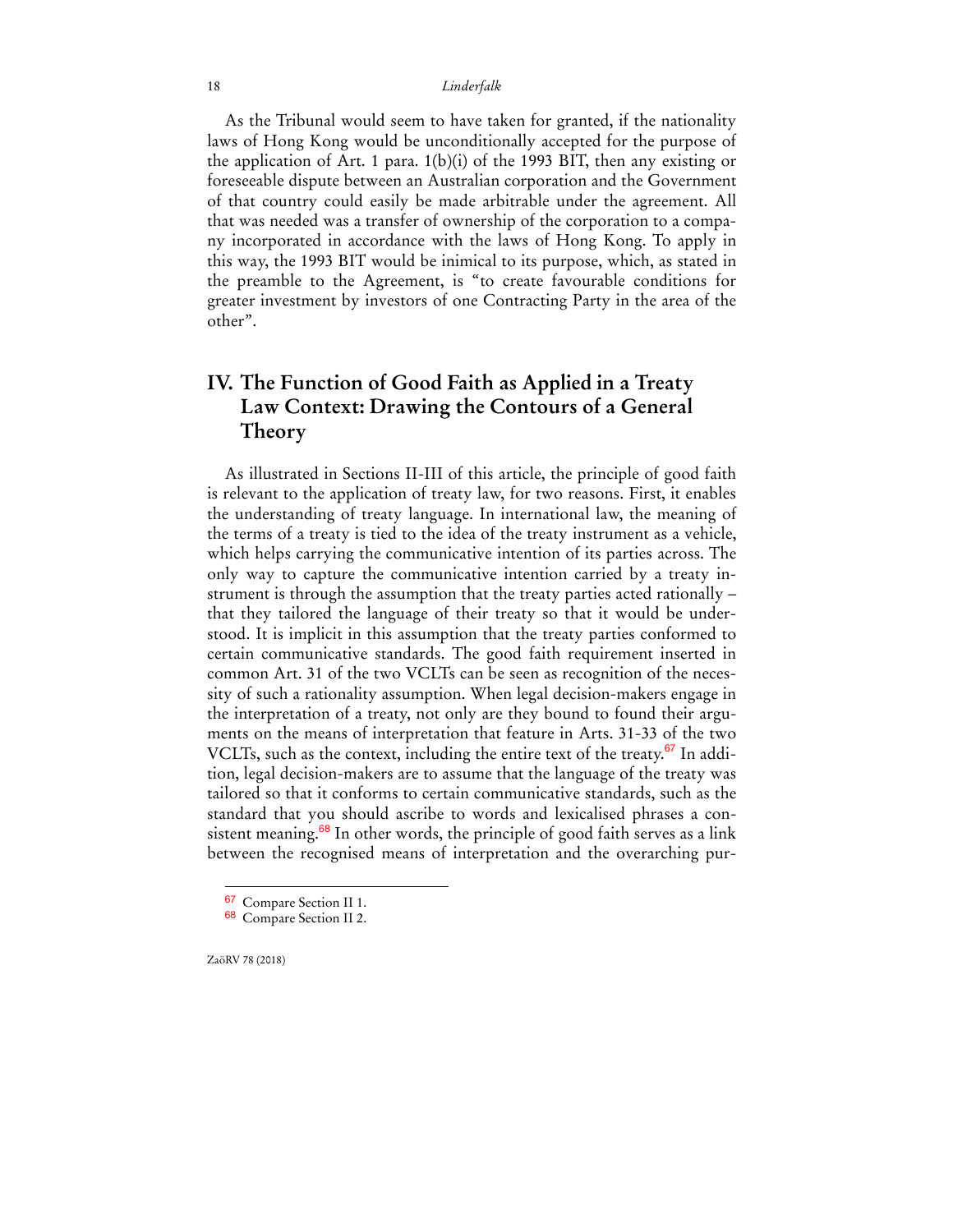pose of common Arts. 31-33, which, to repeat, is to establish the communicative intention of the treaty parties.

Second, the principle of good faith serves to constrain the exercise of treaty-based discretionary powers. Because of the limitations inherent in the generality of law, and because of the conviction of international law-makers that some issues are best settled on a case-by-case basis, treaty norms sometimes confer on states or international organisation a power to choose between diverse courses of action. Parties to the 1969 Vienna Convention on the Law of Treaties, for example, have the power to choose whether to prefer one contextual argument of interpretation to another. Parties to the 1993 Australia – Hong-Kong BIT have the power to define, each for itself, the criteria that make a corporation an Australian or Hong-Kong investor for the purpose of that treaty. Parties to the Statute of the International Court of Justice have the power to amend and withdraw their declarations recognising the compulsory jurisdiction of the International Court of Justice. Parties to the Interim Accord of 13.9.1995 have the power to decide precisely how negotiations are to be conducted and when. The principle of good faith serves to limit the exercise of such a discretion. It does so by introducing the requirement that discretion be exercised so as not to put the object and purpose of the relevant treaty at risk.

These observations provide the contours of a general theory of good faith. The scope of a discretionary power conferred under a treaty rule is determined by the communicative intention of the treaty parties, just like the meaning of any treaty term. As stated, such an intention cannot be determined with full certainty; it can only be assumed. The principle of good faith points out the direction that any such assumption must be taking. It builds on the idea that when states and international organisations enter into a treaty relationship, they implicitly commit themselves to two purposes. First, they commit to trying to make themselves understood – to bring their communicative intention across. Second – since fulfilling this first purpose cannot be assumed to be an end in itself – states and organisations commit to trying to bring about some particular state or states of affairs – the object and purpose of the treaty. The principle of good faith serves to explain this twofold commitment. It serves the function of a pragmatic principle.

Pragmatics is the study of the understanding of words and sentences by human beings in contexts.<sup>69</sup> A pragmatic principle is a norm that serves to explain the understanding of verbal utterances based on regularities in their contexts. Take for instance the following two sentences uttered by a person engaged in conversation with a colleague over lunch:

 $\ddot{ }$ 

<sup>69</sup> See e.g. *D. Blakemore* (note 31).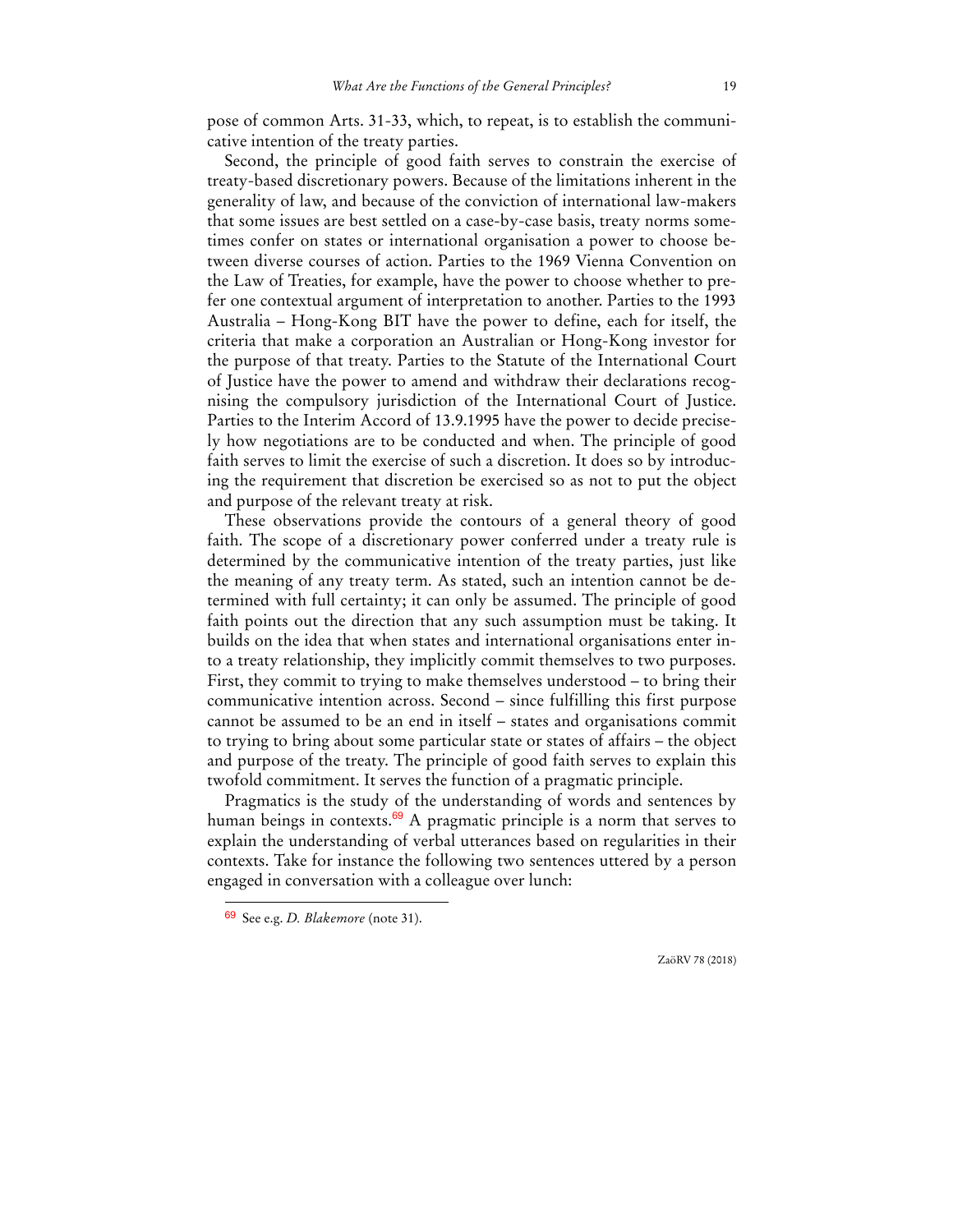"I'm now working on an article on the function of the principle of good faith. That topic fascinates me."

In this context, the colleague would normally understand the first pronoun "I" to refer to the speaker. He or she would normally understand the adverb "now" to refer to the time of utterance – perhaps not to the precise moment of utterance (assuming, of course, that the speaker is not sitting there with his laptop in front of him), but rather the day, week or month, in which the conversation takes place. The colleague would normally also understand "That topic" to refer back to the topic referred to in the preceding sentence: "the function of the principle of good faith". In neither of the three cases can the colleague's understanding be explained by the lexical meaning of the words used. Nor can it be explained by any grammatical rule of the English language. The colleague's understanding follows from the assumption that the utterer, by engaging in conversation, implicitly commits himself to basic pragmatics principles: in an utterance, typically, the first singular pronoun *I* will be used to refer to the utterer; a temporal expression such as *now* will be used to refer to the time of utterance; and a demonstrative expression such as *that topic* will be used to refer back to whatever topic was referred to earlier in the same conversation.

Contrary to the examples just given, pragmatic principles are not always generally valid in the sense that they explain the understanding of utterances among speakers of a language, generally. Specific patterns of utterance understanding often exist among limited groups of people. This phenomenon can be observed not only among professional groups – neurobiologists, linguists, dentists, construction builders, printers, and so on – but also among people who share a hobby or a spare time interest, such as runners, backpackers or football buffs. This means that the understanding of an utterance will sometimes be dependent on its social context. If, on TV, for example, in the beginning of a game of football, a commentator sounds off "United has a good bench", football buffs will understand that the commentator is referring to the substitutes of this team. Outside of the group of football buffs people will understand this utterance differently.

It is against the background of this linguistic knowledge that the function of the principle of good faith should be seen. As suggested in this article, good faith serves the function of a pragmatic principle. This principle, obviously, does not purport to explain the understanding of utterances among English-speaking people in general. It purports to do no more than explain the understanding of such utterances that are made in the limited context of international legal discourse. This is why, in this article, it will be referred to as a principle of international legal pragmatics.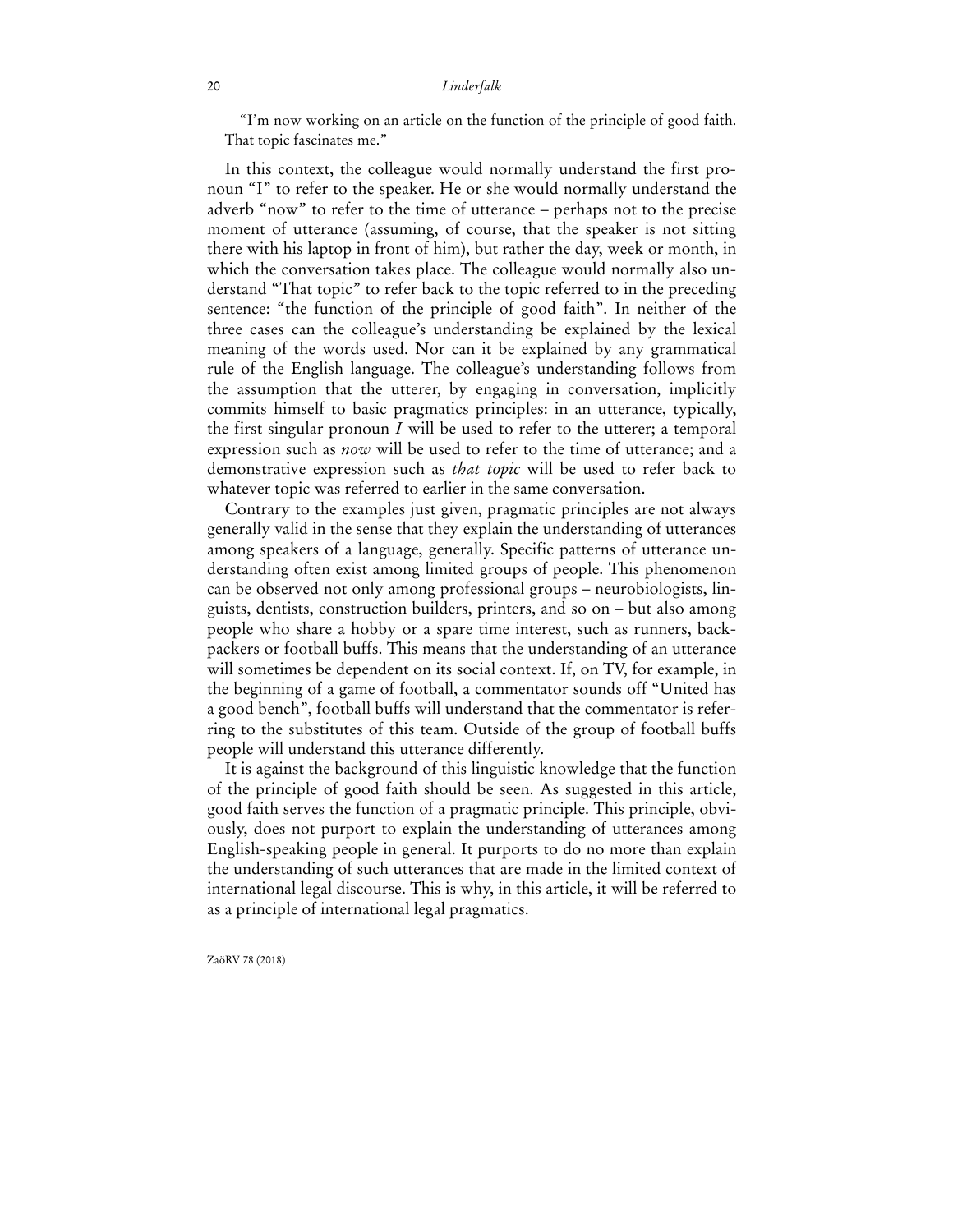# **V. Good Faith in Contexts Other Than the Application of Treaties Proper**

As Section IV of this article suggested, when states and international organisations enter into a treaty relationship, they implicitly commit themselves to two purposes: first, to bring their communicative intention across; and, second, to bring about some particular state or states of affairs – commonly referred to as the object and purpose of the treaty. The principle of good faith has the function of a pragmatic principle – it helps to explain how this twofold commitment may arise from the mere act of concluding a treaty.

Now, as the principle of good faith has come to be known by international lawyers, its scope of application is certainly not limited to the application of treaty law. The principle has importance also in other contexts, such as the creation or waiver of rights and obligations by acquiescence or estoppel or by unilateral declaration.<sup>70</sup> As commonly assumed, furthermore, it explains how obligations may arise from the mere signature of a treaty or the exchange of instruments constituting a treaty, or again from the expression of a consent to be bound by a treaty, already before the treaty has entered into force.<sup>71</sup> Any robust general theory on the function of good faith should be capable of explaining those other applications of the principle, too. The set of hypotheses worked out in Section IV fails to meet this requirement. It would therefore seem appropriate that it be reassessed, and possibly adjusted, in the light of the legal practice developed outside of the context of the application of treaty law proper. This is precisely the task that this section will perform.

## **1.** *Nuclear Tests* **(***I***)**

 $\overline{a}$ 

On 9.5.1973, New Zealand filed an application with the International Court of Justice instituting proceedings against France.<sup>72</sup> As the Applicant

<sup>70</sup> Seen as a categorical statement, the following statement is simply not correct: "[The principle of good faith relates] only to the fulfilment of existing obligations." *Land and Maritime Boundary between Cameroon and Nigeria* (note 51), 304.

<sup>71</sup> See e.g. *O Dörr*, Article 18, in: K. Schmalenbach/O. Dörr (note 42), at 220.

<sup>72</sup> *Nuclear Tests* (*New Zealand v. France*), Judgment of 20.12.1974, ICJ Reports 1974, 457. A similar but not identical claim filed by Australia was adjudged, at the same time, but in separate proceedings, by the International Court. See *Nuclear Tests* (*Australia v. France*), Judgment of 20.12.1974, ICJ Reports 1974, 253. To avoid unnecessary complication, in this article, the latter judgment will not be specifically analysed. However, with respect to the relevance of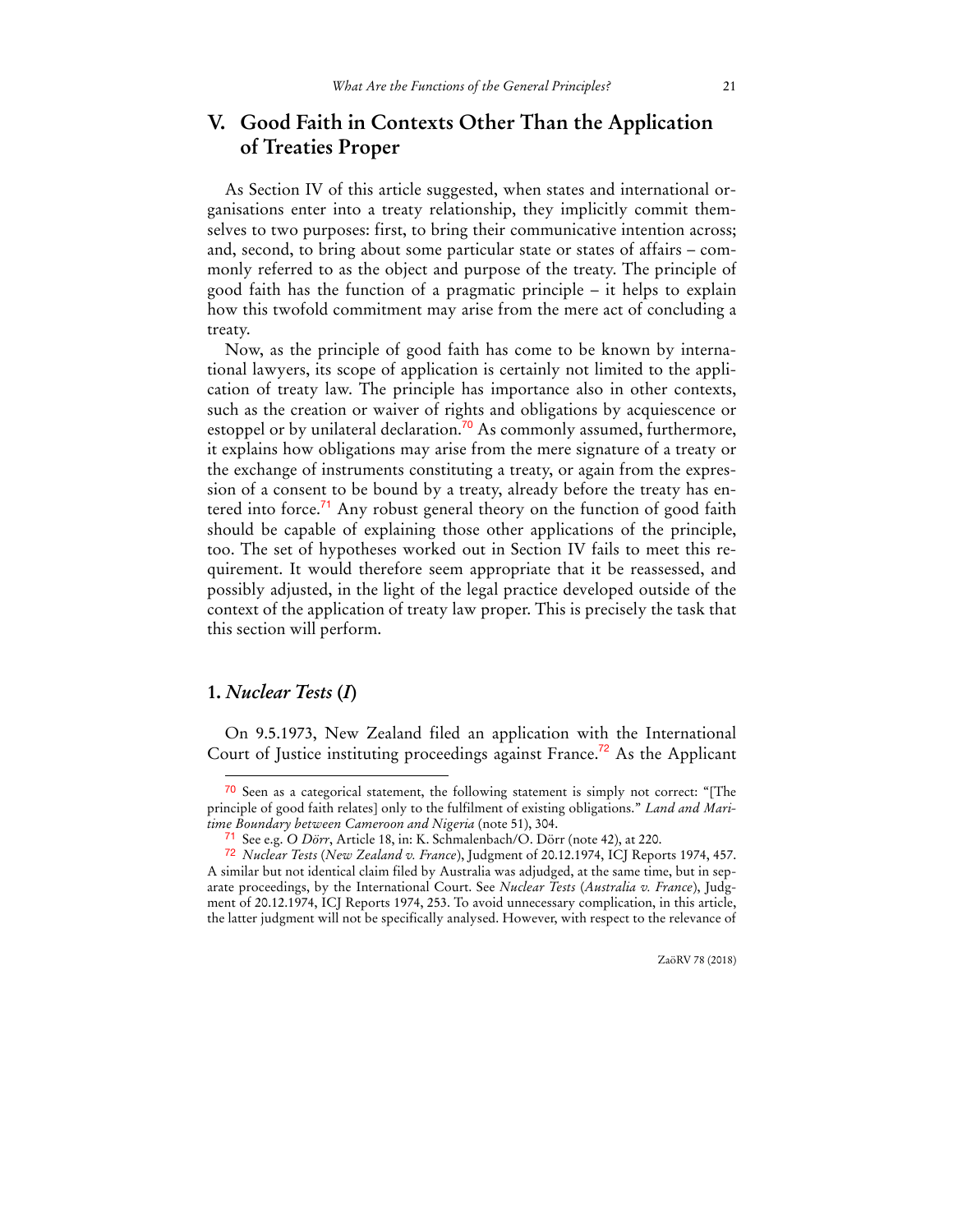asked the Court to adjudge and declare, the nuclear tests conducted by the French Government in the South Pacific region constituted a breach of international obligations owed to New Zealand, and they would continue to do so for as long as the French Government insisted that they be carried out.<sup>73</sup> The Court, however, found that this claim was inadmissible. Subsequent to the closure of the oral part of the proceedings, the President of France made a series of public statements announcing an intention on the part of France to terminate atmospheric nuclear tests. While the original and ultimate objective of the Applicant had always been to obtain a termination of the atmospheric nuclear tests conducted by France in the South Pacific region, as the Court inferred, the dispute with France had thus disappeared and no longer existed.<sup>74</sup>

This conclusion builds on the proposition that France, by way of the statements made by the President of the Republic, had undertaken to terminate atmospheric nuclear tests *as a matter of international law*. What should be particularly noted is how the Court went about to explain this proposition. In a first step, it affirmed that in international law, a unilateral declaration may have the effect of creating legal obligations, depending on the intention of the declarant:

"When it is the intention of the State making the declaration that it should become bound according to its terms, that intention confers on the declaration the character of a legal undertaking, the State being thenceforth legally required to follow a course of conduct consistent with the declaration."<sup>75</sup>

In a second step – with obvious reference to the question how the intention of a state can be established – the Court stressed the relevance of the principle of good faith:

"One of the basic principles governing the creation and performance of legal obligations, whatever their source, is the principle of good faith. Trust and confidence are inherent in international co-operation, in particular in an age when this co-operation in many fields is becoming increasingly essential. Just as the very rule of *pacta sunt servanda* in the law of treaties is based on good faith, so also is the binding character of an international obligation assumed by unilateral declaration. Thus interested States may take cognizance of unilateral declarations and

ZaöRV 78 (2018)

good faith for the creation of rights and obligations, the reasoning of the Court remains in both cases, in all relevant respects, the same.

<sup>73</sup> *Nuclear Tests* (note 72), para. 11.

<sup>74</sup> *Nuclear Tests* (note 72), para. 59.

<sup>75</sup> *Nuclear Tests* (note 72), para. 46.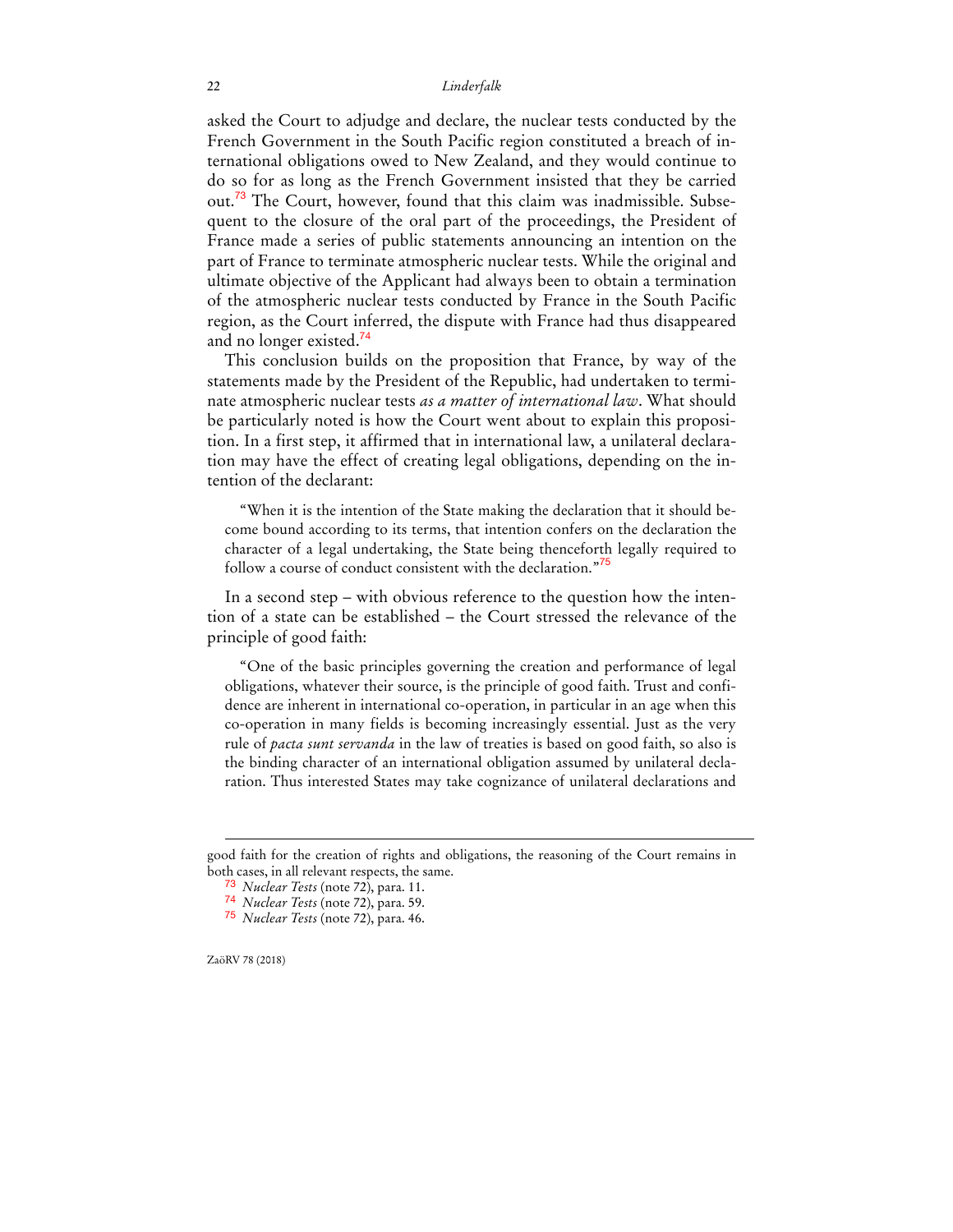place confidence in them, and are entitled to require that the obligation thus created be respected."<sup>6</sup>

In a third step, having now established the important legal principles involved, the Court turned to the particular statements made by the President of France. It stressed the context in which the statements had been made – "outside the Court, publicly and *erga omnes*" -<sup>77</sup> as well as their "general nature and characteristics":

"In announcing that the 1974 series of atmospheric tests would be the last, the French Government conveyed to the world at large, including the Applicant, its intention effectively to terminate these tests. It was bound to assume that other States might take note of these statements and rely on their being effective. The validity of these statements and their legal consequences must be considered within the general frame-work of the security of international intercourse, and the confidence and trust which are so essential in the relations among States. It is from the actual substance of these statements, and from the circumstances attending their making, that the legal implications of the unilateral act must be deduced. The objects of these statements are clear and they were addressed to the international community as a whole, and the Court holds that they constitute an undertaking possessing legal effect."<sup>78</sup>

What the Court appears to be saying is that although the legal effect of the statements made by the President of France is inextricably tied to his intentions, those intentions – like the communicative intention of any utterer – can only be inferred from observable facts. All such facts have to be assessed in the light of the principle of good faith, which requires that the statements of the President be interpreted on the assumption that he communicated rationally, and, thus, that he conformed to certain communicative standards. This way of approach seems fairly in line with the set of hypotheses worked out in Section IV, with the exception, of course, that a unilaterally made statement is not a treaty. The suggested tentative theory will explain the *Nuclear Tests (I)* judgment only if it is adjusted so that it applies also to statements such as those made by the President of France. The question can be asked whether the theory should be adjusted so as to apply to unilateral acts, generally. As will be demonstrated in Section V 2, there is indeed case-law to suggest this.

 $\overline{a}$ 

<sup>76</sup> *Nuclear Tests* (note 72), para. 49.

<sup>77</sup> *Nuclear Tests* (note 72), para. 52.

<sup>78</sup> *Nuclear Tests* (note 72), para. 53.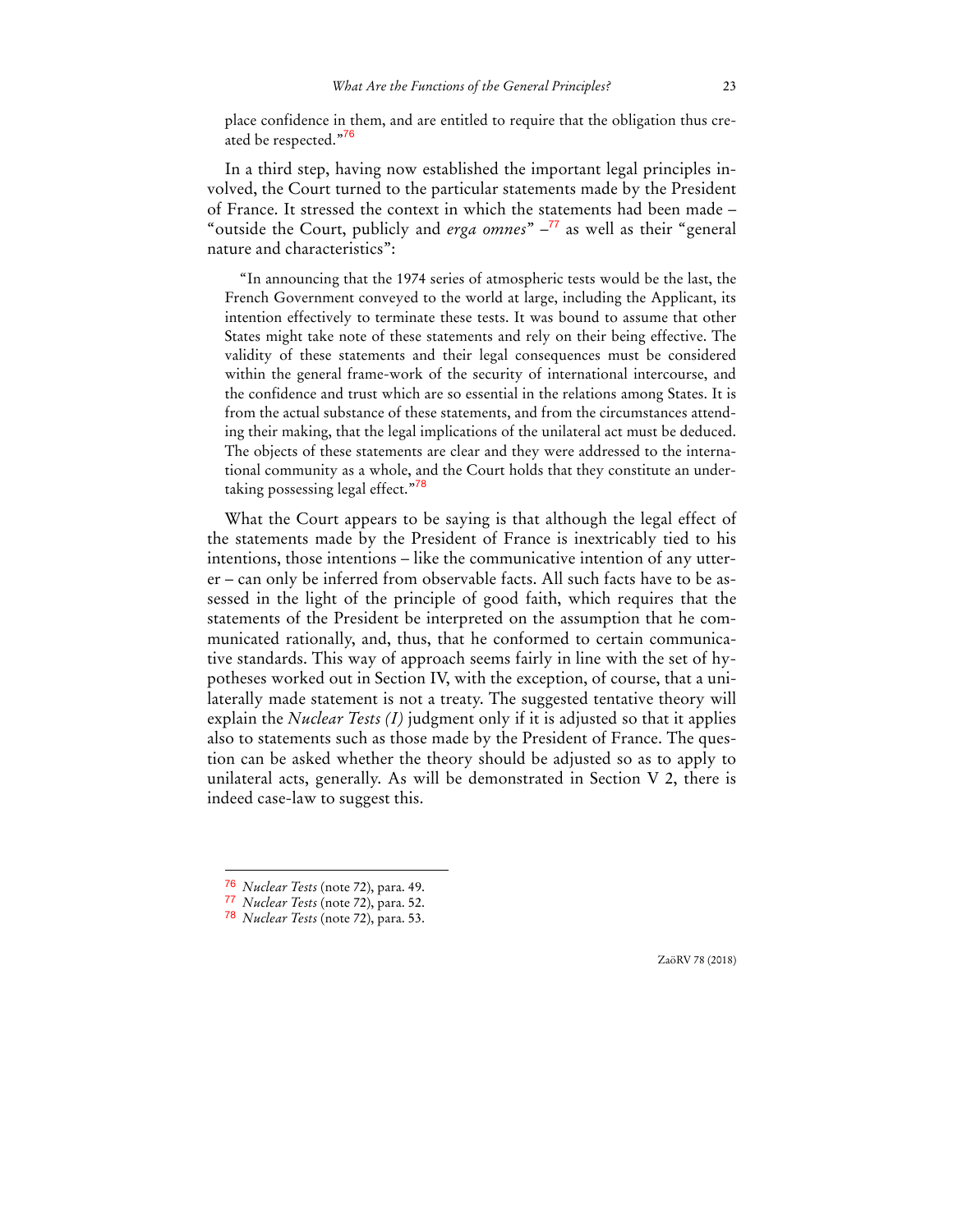## **2.** *The M/V Saiga* **(***No. 2***)**

In the context of the theory of sources of international law, a unilateral act can be defined as an expression of will, on the part of a single state or international organisation, which is capable of producing an effect governed by international law.<sup>79</sup> According to the doctrines of acquiescence and estoppel, $80$  for example, if the conditions for the application of these doctrines obtain, a failure to act may be tantamount to a waiver of rights. To illustrate, consider the case of the oil tanker M/V "Saiga" (No. 2). $81$ 

This vessel was engaged in selling bunker fuel to fishing vessels off the coast of West Africa, when, on 28.10.1997, it was boarded and arrested by a Guinean patrol boat and brought to Conakry, Guinea. Saint Vincent and the Grenadines – in which country the "Saiga" had been provisionally registered – submitted to the International Tribunal of the Law of the Sea a request for the prompt release of the vessel and its crew under Art. 292 of the 1982 UN Convention on the Law of the Sea.<sup>82</sup> On 4.12.1997, the Tribunal delivered its judgment. It ordered that Guinea promptly released the "Saiga" and its crew upon the posting by Saint Vincent and the Grenadines of a reasonable bond or security, such as for example a letter of credit or bank guarantee.<sup>83</sup> There was, of course, also the further issue of whether, by the exercise of enforcement jurisdiction over the "Saiga", Guinea had violated the right of freedom of navigation enjoyed by Saint Vincent and the Grenadines under the 1982 Convention. By the conclusion of an agreement, this issue was submitted by the two states to the jurisdiction of the Hamburg Tribunal.<sup>84</sup>

In the proceedings before the Tribunal, Guinea raised objections to the admissibility of the claim made by its Co-Applicant. As it maintained, among other things, Saint Vincent and the Grenadines did not have legal standing to bring claims originating from the measures taken by Guinea against the "Saiga".<sup>85</sup> The vessel had been registered provisionally, on

ZaöRV 78 (2018)

<sup>79</sup> *V. Rodríguez Cedoño/M.I. Torres Cazorla*, Unilateral Acts of States in International Law, in: R. Wolfrum (note 5), Vol. X, 163, at 163.

<sup>80</sup> See e.g. *I. Sinclair*, Estoppel and Acquiescence, in: V. Lowe/M. Fitzmaurice (eds.), Fifty Years of the International Court of Justice. Essays in Honour of Sir Robert Jennings, 1996, 104.

<sup>81</sup> *The M/V* "*Saiga*" (*No. 2*) *Case* (*Saint Vincent and the Grenadines v. Guinea*), Judgment of 1.7.1999, available at: <https://www.itlos.org>.

<sup>82</sup> 1833 UNTS 397.

<sup>83</sup> *The M/V "Saiga*" (*No. 1*) *Case* (*Saint Vincent and the Grenadines v. Guinea*), Prompt Release, Judgment of 4.12.1997, available at: <https://www.itlos.org>.

<sup>84</sup> *The M/V* "*Saiga*" (*No. 2*) *Case* (note 81), para. 4.

<sup>85</sup> *The M/V* "*Saiga*" (*No. 2*) *Case* (note 81), para. 55.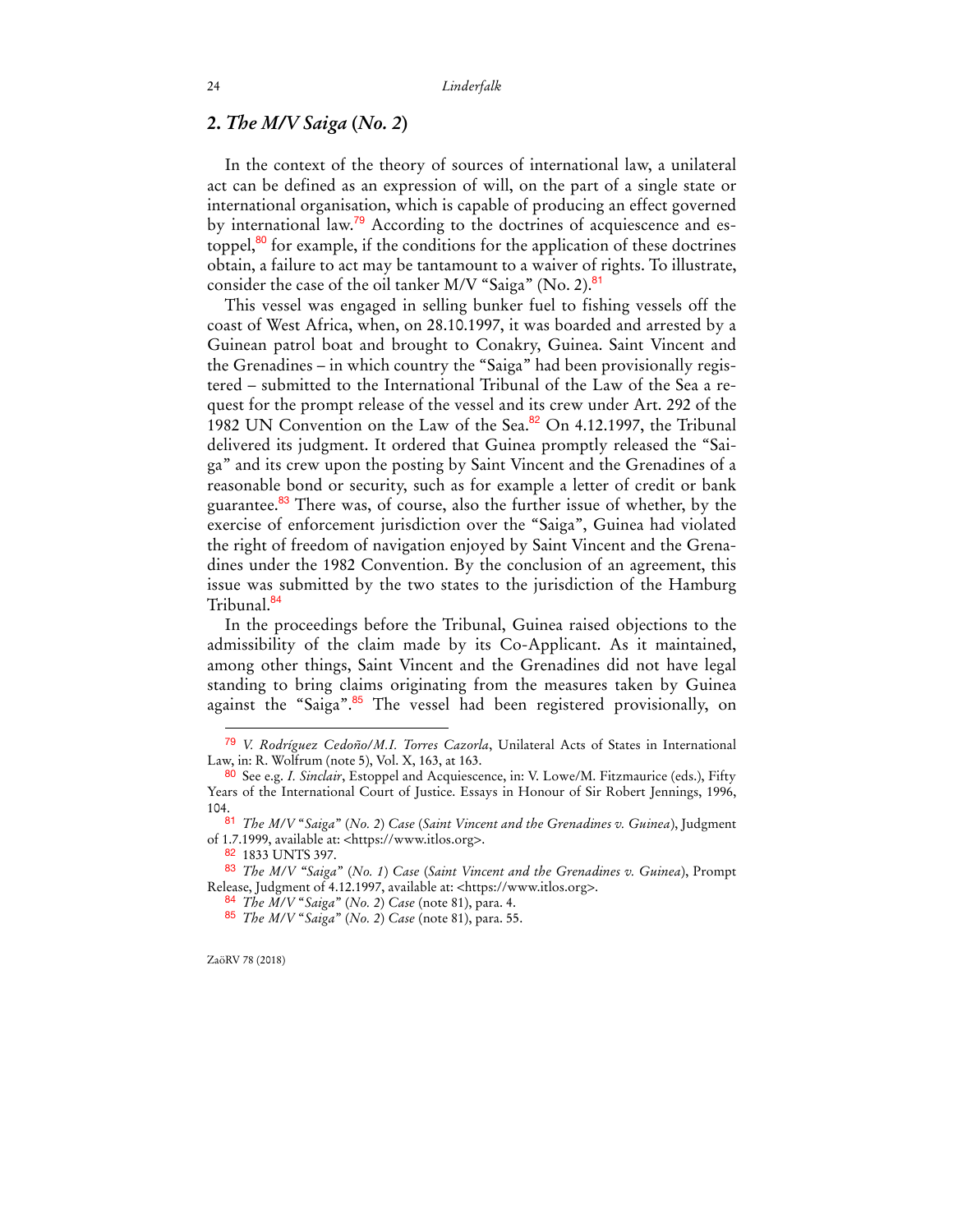12.3.1997, as a Saint Vincent and the Grenadines ship under section 36 of the Merchant Shipping Act of 1982 of Saint Vincent and the Grenadines. According to the provisional certificate of registration issued to the ship, that instrument would expire on  $12.9.1997$ .<sup>86</sup> Since a permanent certificate of registration was not issued until 28.11.1997, as Guinea insisted, the "Saiga" did not have, at the time of its arrest, the nationality of Saint Vincent and the Grenadines. It was for all intents and purposes a ship without a nationality.<sup>87</sup>

In assessing this objection, the Tribunal considered the national legislation produced by Saint Vincent and the Grenadines. Most importantly, according to provisions of the Merchant Shipping Act of 1982, first, a provisional certificate was to have "the same effect as the ordinary certificate of registration until the expiry of one year from the date of its issue"; $88$  and, second, a provisional certificate of registration was to remain in force until the expiry of one year from the date of its issue.<sup>89</sup> The Tribunal remarked that, by this evidence, Saint Vincent and the Grenadines had discharged its initial burden of establishing that, at the time of arrest, the "Saiga" was a ship of Vincentian nationality. As for Guinea, the Tribunal noted that it had consistently failed to question the assertion of Saint Vincent and the Grenadines that it was the flag state of the "Saiga", although it had every reasonable opportunity to do so:

"[I]t did not challenge or raise any doubts about the registration or nationality of the ship at any time until the submission of its Counter-Memorial in October 1998. Prior to this, it was open to Guinea to make inquiries regarding the registration of the *Saiga* or documentation relating to it. For example, Guinea could have inspected the Register of Ships of Saint Vincent and the Grenadines. Opportunities for raising doubts about the registration or nationality of the ship were available during the proceedings for prompt release in November 1997 and for the prescription of provisional measures in February 1998. It is also pertinent to note that the authorities of Guinea named Saint Vincent and the Grenadines as civilly responsible to be summoned in the schedule of summons by which the Master was charged before the Tribunal of First Instance in Conakry. In the ruling of the Court of Appeal, Saint Vincent and the Grenadines was stated to be the flag State of the *Saiga*."<sup>90</sup>

 $\overline{a}$ 

<sup>86</sup> *The M/V* "*Saiga*" (*No. 2*) *Case* (note 81), para. 57.

<sup>87</sup> *The M/V* "*Saiga*" (*No. 2*) *Case* (note 81), para. 58.

<sup>88</sup> *The M/V* "*Saiga*" (*No. 2*) *Case* (note 81), para. 60.

<sup>89</sup> *The M/V* "*Saiga*" (*No. 2*) *Case* (note 81), para. 60.

<sup>90</sup> *The M/V* "*Saiga*" (*No. 2*) *Case* (note 81), para. 69.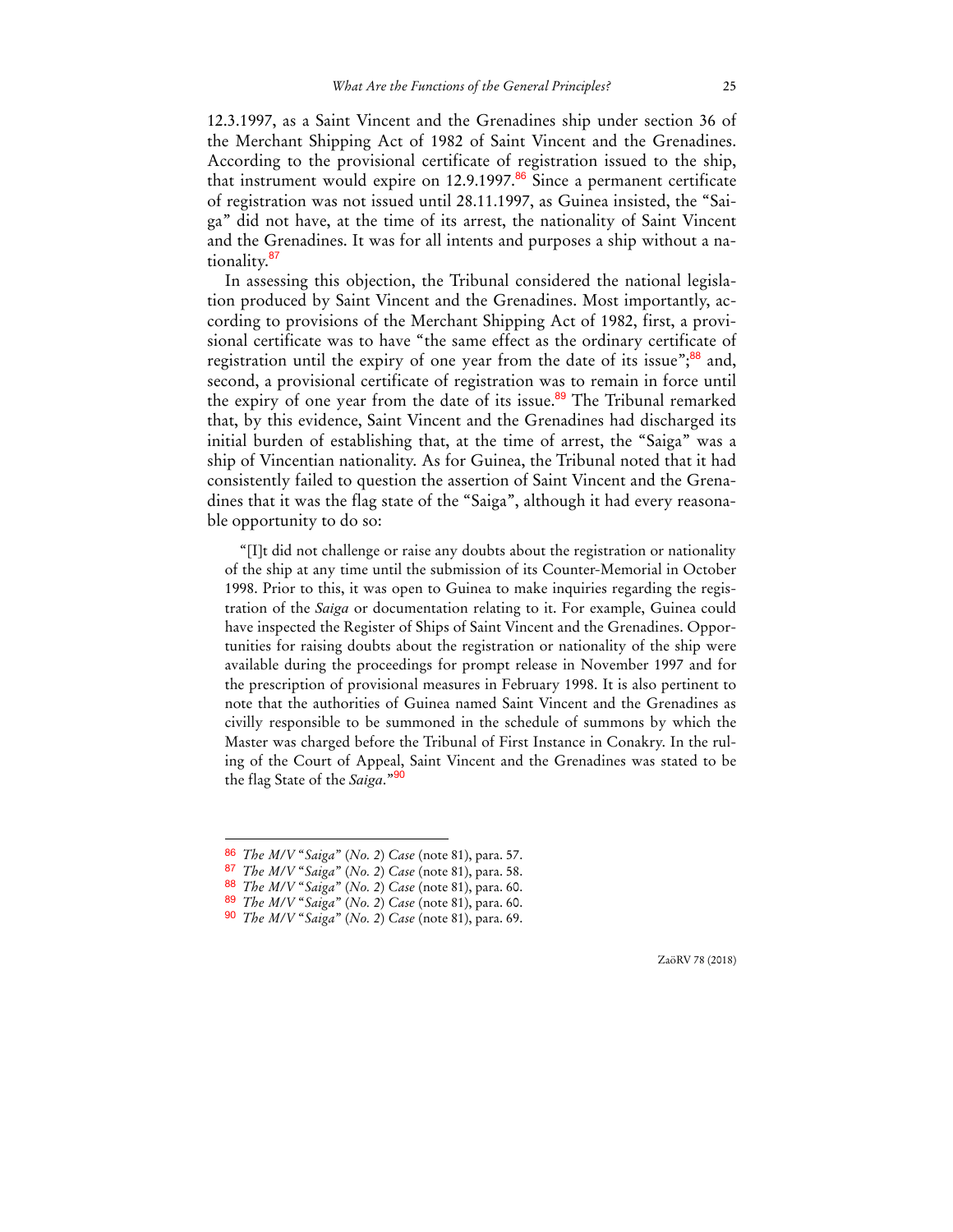The Tribunal concluded that Guinea could not successfully challenge the registration and nationality of the "Saiga" any more.<sup>91</sup>

Vice-President *Wolfrum*, in a Separate Opinion, expressly regretted that the Tribunal did not develop and spell out its reasoning in more detail:

"The Judgment should have further examined whether Guinea had acquiesced in Saint Vincent and the Grenadines as the flag State of the *Saiga*. The conduct of Guinea after the arrest of the ship and, in particular, in the proceedings in the *M/V 'SAIGA'* case (prompt release) clearly point in this direction.

43. The doctrine of acquiescence has, as the doctrine of estoppel, its basis in the concepts of equity and good faith. The case law referred to considers acquiescence to be a type of qualified inaction. There seems to be some uncertainty in international jurisprudence as to what are the prerequisites to establish a binding effect of inaction. It is, however, common ground that the acquiescing State must have remained inactive although a protest or action would have been required … That is exactly the case here. Guinea should have raised the lack of registration of the *Saiga* at the outset of the proceedings in the *M/V "SAIGA"* case (prompt release). By remaining inactive in this respect and by negotiating the conditions of the bank guarantee to be submitted by Saint Vincent and the Grenadines for the release of the ship and by finally accepting the bank guarantee Guinea accepted Saint Vincent and the Grenadines as the flag State. It would be contrary to good faith if Guinea were now allowed to reverse its position; it is barred from invoking the lapse of registration between the expiry of the Provisional Certificate of Registration and the issuing of the Permanent Certificate of Registration."<sup>92</sup>

Analytically, the argument of Judge *Wolfrum* – which, on the face of it, would seem to be the argument assumed also by the majority – comes out as very similar to that used by the International Court of Justice in *Nuclear Tests (I)*. As the principle goes, a waiver is the voluntary renunciation of a right or claim.<sup>93</sup> Obviously, in the *M/V "Saiga" (No. 2)* Case, Guinea had not expressly waived its right to challenge the registration and nationality of the "Saiga". The question to be answered was whether Guinea had done so implicitly, by consistently failing to question the assertion of Saint Vincent and the Grenadines that it was the flag state of the "Saiga". What the doctrine of acquiescence takes for granted is that a failure to act cannot always be understood to imply a waiver of rights. As Vice-President *Wolfrum* put it, acquiescence is "a type of qualified inaction". The failure of Guinea to act

ZaöRV 78 (2018)

<sup>91</sup> *The M/V* "*Saiga*" (*No. 2*) *Case* (note 81), para. 73(c).

<sup>92</sup> *The M/V* "*Saiga*" (*No. 2*) *Case* (note 81), Separate Opinion of Vice-President *Wolfrum*, paras. 42-43.

<sup>93</sup> See e.g. *C. Tams*, Waiver, Acquiescence, and Extinctive Prescription, in: J. Crawford/A. Pellet/S. Olleson (eds.), The Law of International Responsibility 2010, 1035, at 1036.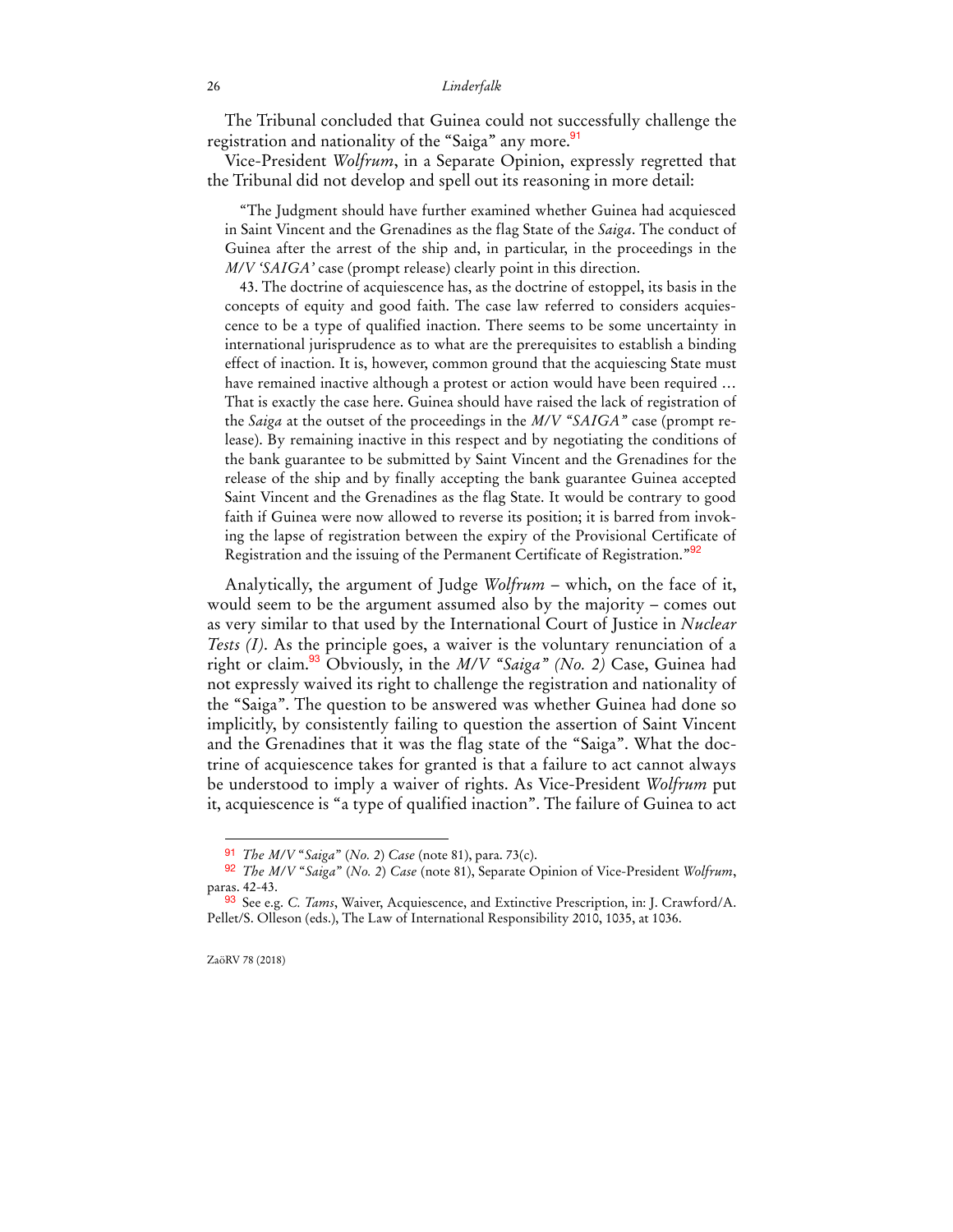should be seen to be qualified, in this case, because the overall context suggests that Guinea voluntarily renounced its right to challenge the registration and nationality of the "Saiga". To state this context concretely: Guinea had reason, as well as plenty of opportunity, to challenge the registration and nationality of the "Saiga". The principle of good faith explains this inference by adding one premise that is missing: the failure of Guinea to act must be understood on the assumption that it conformed to certain communicative standards.

# **3. The Obligation Not to Defeat the Object and Purpose of a Treaty Prior to Its Entry Into Force**

Several of the provisions laid down in the two VCLTs give precise form to the principle of good faith. They all express the idea that when states and international organisations enter into a treaty relationship, they implicitly commit themselves to bringing about some particular state or states of affairs – the object and purpose of the treaty. Obvious examples include the prohibition of reservations that are incompatible with the object and purpose of a treaty; $94$  the obligation to reconcile the different authenticated texts of multilingual treaties by adopting the meaning that helps best attain their object and purpose;<sup>95</sup> the provision that excludes any modification of a treaty incompatible with the effective execution of its principal object and purpose; $96$  the prohibition of suspension of the operation of a treaty by agreement between some of its parties when suspension is incompatible with the object and purpose of the treaty; $\frac{97}{7}$  and the requirement that a breach of a treaty may only be used as an excuse for terminating it, or suspending its operation, when it consists in the violation of a provision essential for the accomplishment of the object and purpose of the treaty.<sup>98</sup>

It is apt to compare this list of examples with the provision laid down in common Art. 18, which is also said to be an expression of the general principle of good faith:

 $\overline{a}$ 

<sup>&</sup>quot;A State is obliged to refrain from acts which would defeat the object and purpose of a treaty when:

<sup>94</sup> See common Art. 19(c).

<sup>95</sup> See common Art. 33, para 4.

<sup>96</sup> See common Art. 41, para 1(b).

<sup>97</sup> See common Art. 58, para 1(b).

<sup>98</sup> See common Art. 60, para 3(b).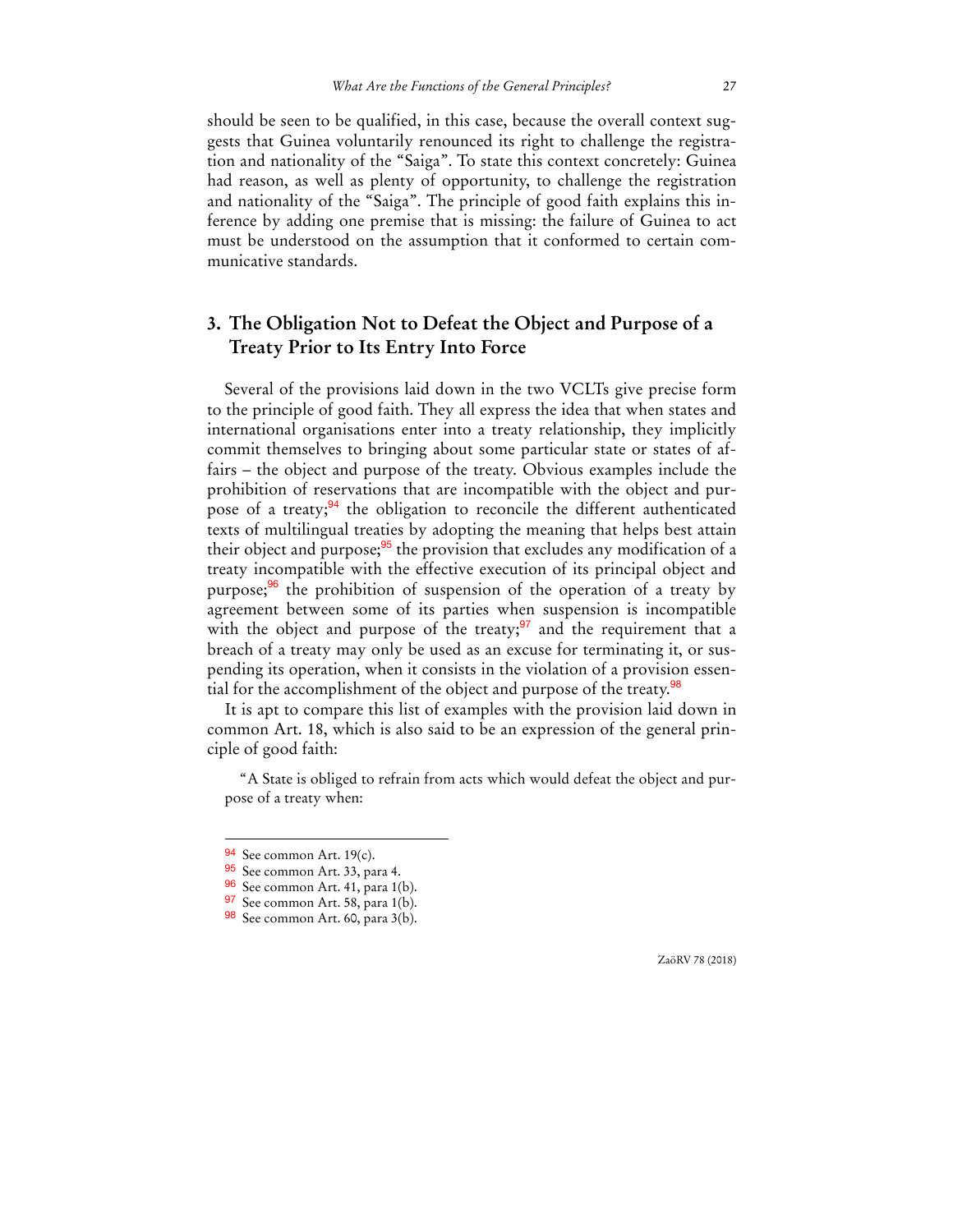(a) it has signed the treaty or has exchanged instruments constituting the treaty subject to ratification, acceptance or approval, until it shall have made its intention clear not to become a party to the treaty; or

(b) it has expressed its consent to be bound by the treaty, pending the entry into force of the treaty and provided that such entry into force is not unduly delayed."

This provision is designed to meet a fundamentally different concern. It, too, lays upon states and international organisations to refrain from acts that would be contrary to the aspirations implicit in the object and purpose of a treaty. However, unlike the earlier examples, the obligation refers to a period in time *before* the treaty enters into force. The question that would have to be asked is how there can ever be any obligations of this kind. The set of hypotheses worked out in Section IV provides the explanation, after necessary adjustments:

'By engaging in conduct of a kind that is capable of producing an effect governed by international law, states and international organisations implicitly commit themselves to two purposes – to bring their communicative intention across, and to bring about some particular state or states of affairs.'

# **VI. Principles of Legal Pragmatics and the Coherence of International Law**

This article has sought to establish whether and to what extent a fuller understanding of the operation of the principle of good faith may help to understand the function or functions of general principles in international law and legal discourse. As argued, good faith helps to explain the understanding of conduct in much the same way as any pragmatic principle. Pragmatic principles, as noted in Section IV, explain the understanding of verbal utterances based on regularities in their contexts. The principle of good faith, however, presupposes a context of a very particular kind. It presupposes a conduct, which is imputable to a state or to an international organisation, and which is capable of producing an effect governed by international law. This is why, throughout this article, good faith has been referred to as a principle of international legal pragmatics. As will now be explained, the distinguishing trait of a principle of international legal pragmatics is the particular way in which it contributes to the coherence of international law.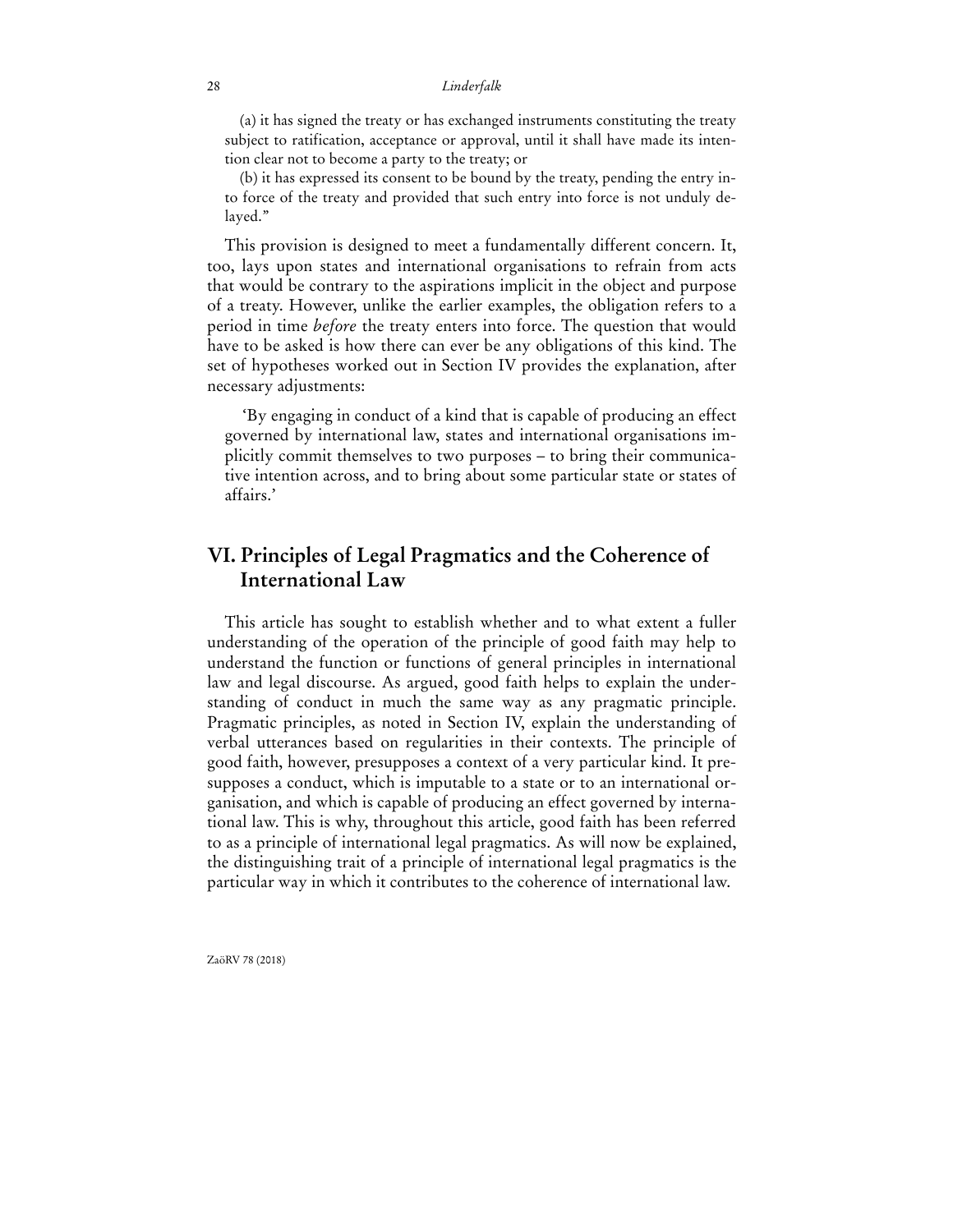In a loose sense, international law can be seen as a set of legal propositions such as any of those set out below:

'The occupation by Russian troops of Crimea, and the subsequent annexation of the territory by the Russian Federation, is a breach of an international obligation owed by Russia to Ukraine and to others members of the United Nations.'

'Russia has the duty to refrain in its international relations from the threat or use of force against the territorial integrity or political independence of any state, or in any other manner inconsistent with the purposes of the United Nations.'

'No territorial acquisition resulting from the threat or use of force shall be recognised as legal.'

When international lawyers talk about the *coherence* of international law, however, they do not refer to just any set of legal propositions, but to a system of legal knowledge – typically denoted as "the international legal system". In fact, the concept of coherence and the notion of a system of knowledge are inseparable. As emphasised by philosophers, there can be no knowledge without the idea that there is something that ties single propositions together. What is incoherent is simply unintelligible.<sup>99</sup>

There are various ways of conceiving of the coherence of international law, depending on the notion of international law that a legal agent is defending, such as the logical consistency among legal propositions, or the unity of the principles underlying international law and legal practice in terms of either the system of values or ideals which law and practice protect, or the various purposes that it aims to achieve.<sup>100</sup> Interestingly, the principle of good faith does not seem to contribute to the coherence of international law in any of those senses. Unlike other general principles of international law – such as the principles of *lex specialis* and le*x posterior*, the principle of free consent, the principle of equality of arms, the principle of the freedom of the high seas, or the principle of sustainable development – the function of the principle of good faith is not tied to its propositional contents, but to the way in which it helps legal agents to bring other legal propositions across. While the principle of good faith builds on the assumption that international law-makers act for a reason, it does not itself presuppose the good of any such reason – apart, of course, from the rationality of commu-

<sup>99</sup> See e.g. *J. Raz*, Ethics in the Public Domain, 1994, 264.

<sup>100</sup> *J. Dickson*, Interpretation and Coherence in Legal Reasoning, in: E. N. Zalta (ed.), The Stanford Encyclopedia of Philosophy (Winter 2016 ed.), available at: <https://plato.stanford. edu>.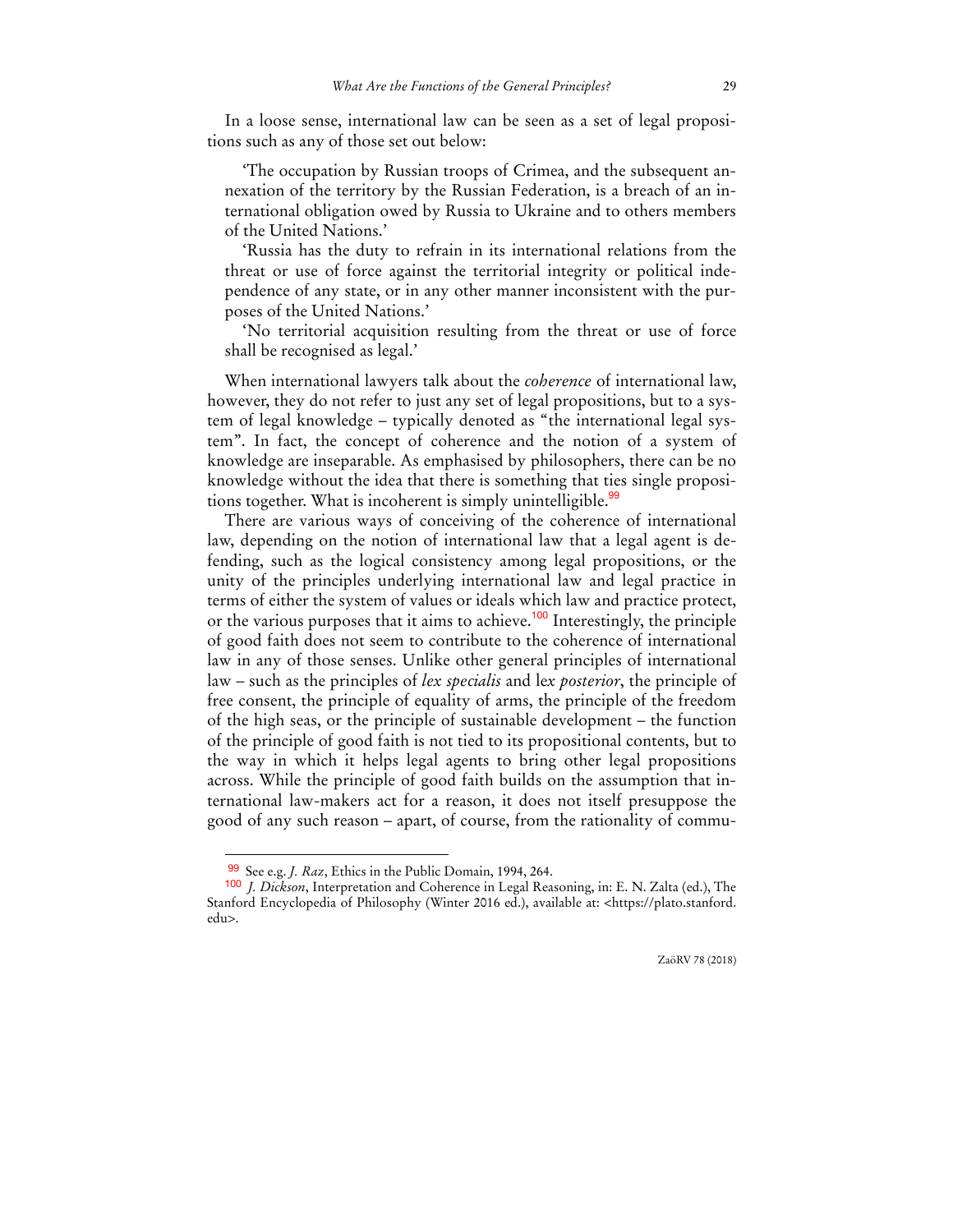nication among international law-makers. Its function is tied not so much to a moral or political agenda as to the needs of international legal discourse.<sup>101</sup>

In international law, there are certainly other principles that equally fit this description. A first obvious example is the principle of *pacta sunt servanda*: if an agreement is binding, then it should be performed by its parties. Accepting the assumption that international law-makers act rationally, this principle makes sense of the mere act of concluding a binding agreement. As the argument goes, if indications suggest that an agreement is binding, then, of course, the mere act of concluding it must be understood to imply a commitment to the idea that the agreement should be performed. Anything else would be to assume the irrational.

Another example is the principle of proportionality so-called. Assume, for example, that a rule of law (R) lies upon a state (S) the obligation to act to protect freedom of expression. This rule, furthermore, allows for exceptions for the protection of national security "if and to the extent necessary", leaving it to the discretion of state S to determine whether, in particular cases of application of the rule, this condition is met or not. As most international lawyers would take for granted, the mere form of the rule R implicitly commits the state S to act *proportionately* – it may take measures to protect national security only to the extent that they are commensurate with whatever interference in the freedom of expression is entailed. The argument presupposes that the rule R is the result of rational action. A rational agent acts on the balance of reasons. While no interest is itself a reason for action, as the argument goes, the rule R presupposes the existence of two principles:

'Principle (1): Parties to the rule R should act to protect freedom of expression.'

'Principle (2): Parties to the rule R should be allowed to act to protect national security.'

When two principles such as these are in conflict, the rational way to proceed is to determine their relative weight, and to act pursuant to which-

<sup>&</sup>lt;sup>101</sup> Given that the effective exchange of legal propositions is a prerequisite for the practical operation of international law, indirectly, for this same reason, the principle would seem to serve also the needs of international legal practice. This is supposedly what *Michel Virally* had in mind when commenting: "The effects attached to the expressed will and, more broadly, to the behaviour of international actors are conceivable only because it is assumed that they act in good faith and that what is apparent is in conformity with their real will. If this postulate is not taken for granted, the whole fabric of international law will collapse." *M. Virally* (note 15), 132.